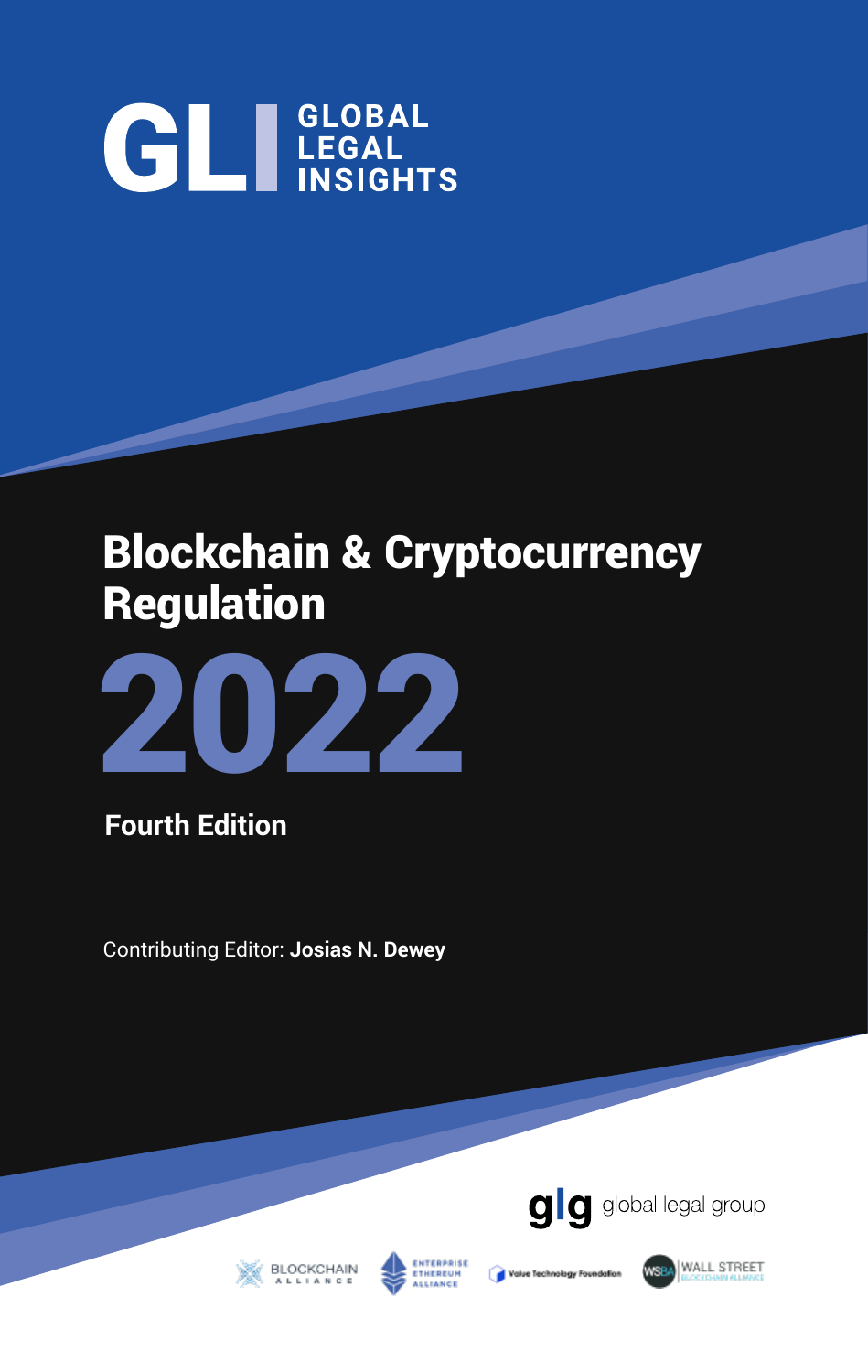#### **CONTENTS**

| Preface                            | Josias N. Dewey, Holland & Knight LLP                                                                                                                                                                  |            |
|------------------------------------|--------------------------------------------------------------------------------------------------------------------------------------------------------------------------------------------------------|------------|
| Foreword                           | Daniel C. Burnett, Enterprise Ethereum Alliance                                                                                                                                                        |            |
| <b>Glossary</b>                    | The Contributing Editor shares key concepts and definitions of blockchain                                                                                                                              |            |
| Industry<br>chapters               | The evolution of global markets continues – Blockchain, cryptoassets and<br>the future of everything<br>Ron Quaranta, Wall Street Blockchain Alliance                                                  | 1          |
|                                    | Cryptocurrency and blockchain in the 117th Congress<br>Jason Brett & Whitney Kalmbach, Value Technology Foundation                                                                                     | 7          |
|                                    | Six years of promoting innovation through education: The blockchain<br>industry, law enforcement and regulators work towards a common goal<br>Jason Weinstein & Alan Cohn, The Blockchain Alliance     | 20         |
| <b>Expert analysis</b><br>chapters | Blockchain and intellectual property: A case study<br>Ieuan G. Mahony, Brian J. Colandreo & Jacob Schneider,<br>Holland & Knight LLP                                                                   | 24         |
|                                    | Cryptocurrency and other digital asset funds for U.S. investors<br>Gregory S. Rowland & Trevor Kiviat, Davis Polk & Wardwell LLP                                                                       | 41         |
|                                    | Not in Kansas anymore: The current state of consumer token regulation<br>in the United States                                                                                                          |            |
|                                    | Yvette D. Valdez, Stephen P. Wink & Paul M. Dudek, Latham & Watkins LLP<br>An introduction to virtual currency money transmission regulation<br>Michelle Ann Gitlitz, Carlton Greene & Caroline Brown, | 56         |
|                                    | Crowell & Moring LLP<br>Decentralized finance: Ready for its "close-up"?<br>Lewis Cohen, Angela Angelovska-Wilson & Greg Strong, DLx Law                                                               | 82<br>101  |
|                                    | Legal considerations in the minting, marketing and selling of NFTs<br>Stuart Levi, Eytan Fisch & Alex Drylewski,                                                                                       |            |
|                                    | Skadden, Arps, Slate, Meagher & Flom LLP<br>Cryptocurrency compliance and risks: A European KYC/AML perspective<br>Fedor Poskriakov & Christophe Cavin, Lenz & Staehelin                               | 115<br>130 |
|                                    | Distributed ledger technology as a tool for streamlining transactions<br>Douglas Landy, James Kong & Ben Elron, White & Case LLP                                                                       | 146        |
|                                    | Ransomware and cryptocurrency: Part of the solution, not the problem<br>Katie Dubyak, Jason Weinstein & Alan Cohn, Steptoe & Johnson LLP                                                               | 161        |
|                                    | A day late and a digital dollar short: Central bank digital currencies<br>Richard B. Levin & Kevin R. Tran, Nelson Mullins Riley & Scarborough LLP                                                     | 171        |
|                                    | U.S. federal income tax implications of issuing, investing and<br>trading in cryptocurrency<br>Pallav Raghuvanshi & Mary F. Voce, Greenberg Traurig, LLP                                               | 185        |
|                                    | Raising capital: Key considerations for cryptocurrency companies<br>David Lopez, Colin D. Lloyd & Laura Daugherty,                                                                                     |            |
|                                    | Cleary Gottlieb Steen & Hamilton LLP                                                                                                                                                                   | 196        |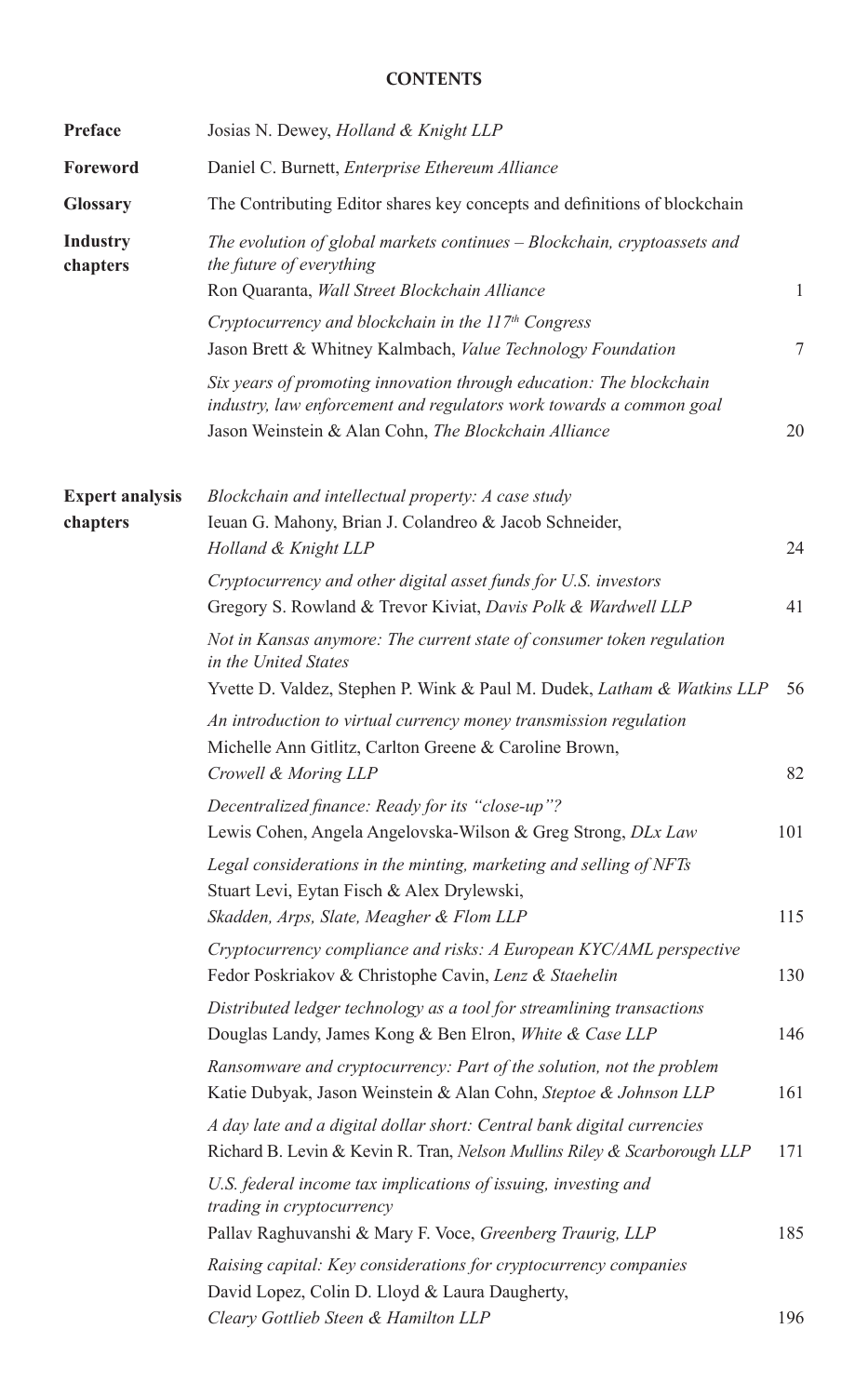| <b>Expert analysis</b> | Smart contracts in the derivatives space:                             |      |
|------------------------|-----------------------------------------------------------------------|------|
| chapters cont'd        | An overview of the key issues for buy-side market participants        |      |
|                        | Jonathan Gilmour & Vanessa Kalijnikoff Battaglia, Travers Smith LLP   | 208  |
|                        | Tracing and recovering cryptoassets: A UK perspective                 |      |
|                        | Jane Colston, Jessica Lee & Imogen Winfield, <i>Brown Rudnick LLP</i> | 2.14 |

#### **Jurisdiction chapters**

| <b>Australia</b>      | Peter Reeves, Robert O'Grady & Emily Shen, Gilbert + Tobin                                                                            | 224 |
|-----------------------|---------------------------------------------------------------------------------------------------------------------------------------|-----|
| Austria               | Ursula Rath, Thomas Kulnigg & Dominik Tyrybon,<br>Schönherr Rechtsanwälte GmbH                                                        | 237 |
| <b>Brazil</b>         | Flavio Augusto Picchi & Luiz Felipe Maia, FYMSA Advogados                                                                             | 245 |
| Canada                | Simon Grant, Kwang Lim & Matthew Peters, Bennett Jones LLP                                                                            | 256 |
| <b>Cayman Islands</b> | Alistair Russell, Chris Duncan & Jenna Willis, Carey Olsen                                                                            | 268 |
| <b>Cyprus</b>         | Akis Papakyriacou, Akis Papakyriacou LLC                                                                                              | 276 |
| <b>France</b>         | William O'Rorke & Alexandre Lourimi, ORWL Avocats                                                                                     | 284 |
| <b>Gibraltar</b>      | Joey Garcia, Jonathan Garcia & Jake Collado, ISOLAS LLP                                                                               | 295 |
| India                 | Nishchal Anand, Pranay Agrawala & Dhrupad Das, Panda Law                                                                              | 305 |
| <b>Ireland</b>        | Keith Waine, Karen Jennings & David Lawless, <i>Dillon Eustace LLP</i>                                                                | 317 |
| <b>Italy</b>          | Massimo Donna & Chiara Bianchi, <i>Paradigma – Law &amp; Strategy</i>                                                                 | 327 |
| Japan                 | Takeshi Nagase, Tomoyuki Tanaka & Takato Fukui,<br>Anderson Mōri & Tomotsune                                                          | 334 |
| <b>Jersey</b>         | Christopher Griffin, Emma German & Holly Brown, Carey Olsen Jersey LLP                                                                | 345 |
| Kenya                 | Muthoni Njogu, Njogu & Associates Advocates                                                                                           | 353 |
| Korea                 | Won H. Cho & Dong Hwan Kim, D'LIGHT Law Group                                                                                         | 367 |
| Luxembourg            | José Pascual, Bernard Elslander & Clément Petit, Eversheds Sutherland LLP                                                             | 378 |
| <b>Mexico</b>         | Carlos Valderrama, Diego Montes Serralde &<br>Evangelina Rodriguez Machado, Legal Paradox®                                            | 389 |
| Montenegro            | Luka Veljović & Petar Vučinić,<br>Moravčević Vojnović i Partneri AOD in cooperation with Schoenherr                                   | 397 |
| <b>Netherlands</b>    | Gidget Brugman & Sarah Zadeh, Eversheds Sutherland                                                                                    | 402 |
| <b>Norway</b>         | Ole Andenæs, Snorre Nordmo & Stina Tveiten,<br>Wikborg Rein Advokatfirma AS                                                           | 413 |
| Portugal              | Filipe Lowndes Marques, Mariana Albuquerque & Duarte Veríssimo dos Reis,<br>Morais Leitão, Galvão Teles, Soares da Silva & Associados | 426 |
| <b>Serbia</b>         | Bojan Rajić & Mina Mihaljčić,<br>Moravčević Vojnović i Partneri AOD Beograd in cooperation with Schoenherr                            | 437 |
| <b>Singapore</b>      | Kenneth Pereire & Lin YingXin, KGP Legal LLC                                                                                          | 442 |
| Spain                 | Alfonso López-Ibor Aliño & Olivia López-Ibor Jaume, López-Ibor Abogados                                                               | 452 |
| <b>Switzerland</b>    | Daniel Haeberli, Stefan Oesterhelt & Alexander Wherlock, Homburger                                                                    | 460 |
| <b>Taiwan</b>         | Robin Chang & Eddie Hsiung, Lee and Li, Attorneys-at-Law                                                                              | 475 |
| <b>United Kingdom</b> | Stuart Davis, Sam Maxson & Andrew Moyle, Latham & Watkins                                                                             | 482 |
| <b>USA</b>            | Josias N. Dewey, Holland & Knight LLP                                                                                                 | 499 |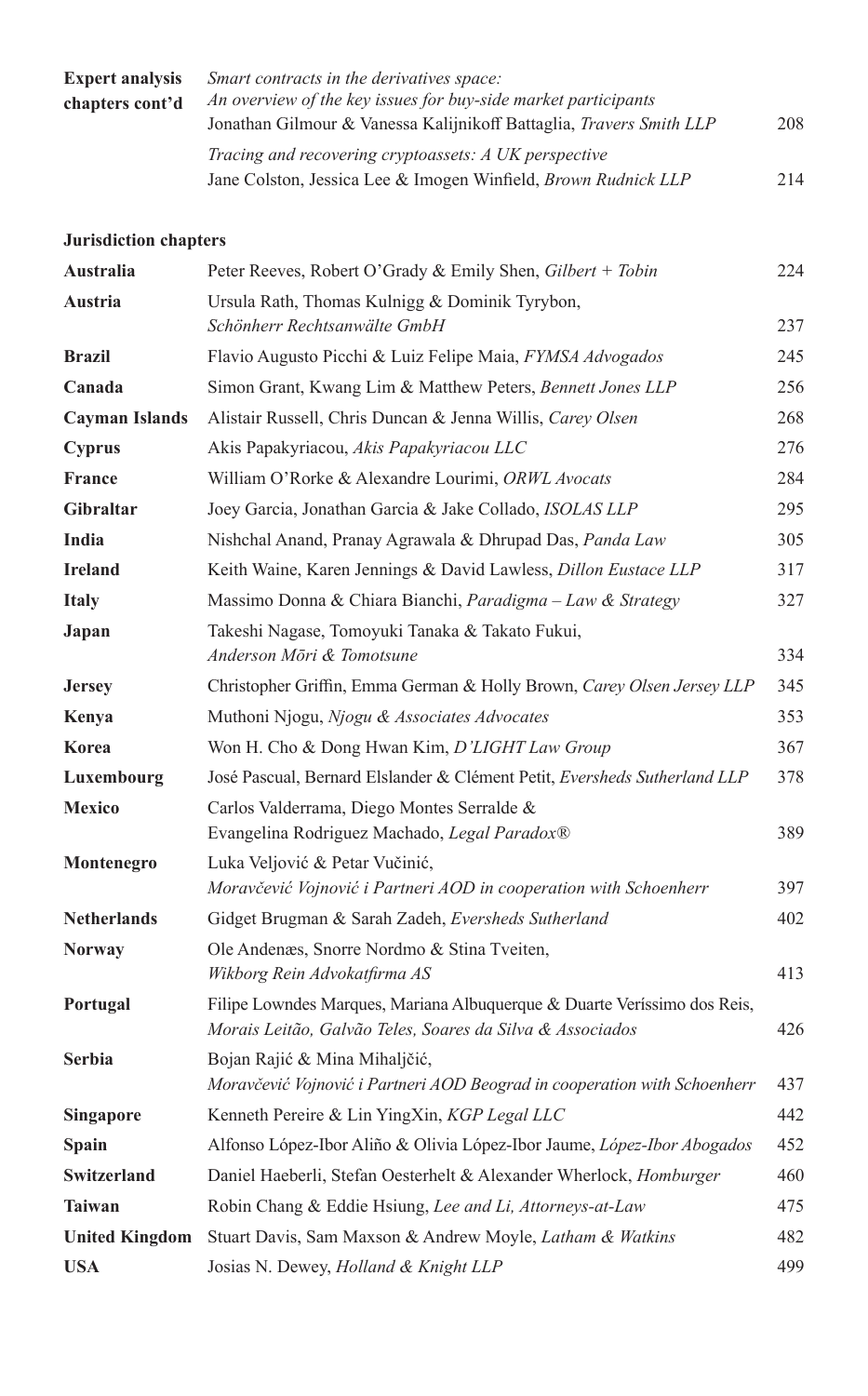## Legal considerations in the minting, marketing and selling of NFTs

#### Stuart Levi, Eytan Fisch & Alex Drylewski Skadden, Arps, Slate, Meagher & Flom LLP

The increased popularity of people consuming and collecting content in digital form in recent years has presented a vexing problem: how does one establish that a certain version of a digital work is the "original" given that it can be easily and quickly replicated into identical copies? This problem also creates distinct challenges to developing a "digital ownership economy" in which consumers own a digital work (be it music, text, video, or graphics) as opposed to a "digital license economy" in which consumers license such works from a platform, and "lose" their works when their subscription terminates or the platform ceases to operate. The solution to this issue may lie with Non-Fungible Tokens (commonly known as "NFTs"), which can use blockchain technology to: identify an original digital work; track its provenance; reward creators; and open up new business opportunities, such as by providing owners of an NFT unique access to digital or realworld content and experiences. While market numbers vary, the NFT market is expected to be well over a \$2 billion market in 2021. This chapter describes what NFTs are and how they function, and provides an overview of some of the interesting legal issues and challenges that they present under U.S. law.

#### **What is an NFT?**

An explanation of NFTs might best start with the somewhat unusual name used to describe these digital ownership markers. In general, when blockchain technology is used as a means to generate coins or tokens, the resultant digital assets are "fungible," meaning that they are identical and interchangeable 1:1. For example, each Bitcoin is identical to all other Bitcoins. Fungible tokens would therefore be ill-suited as a means to identify and distinguish an "original" digital work. As its name implies, the idea behind "non-fungible" tokens is to generate tokens that are unique, thereby enabling one to use these tokens to identify a digital good as the original or one of a limited series of originals. "Tokens" are also somewhat of a misnomer, as NFTs are actually pieces of computer code, known as smart contracts, that reside on blockchains and include "metadata" that, among other fields, includes: an NFT's unique ID; a short description of the work associated with the NFT; and a pointer to an off-chain location where the work associated with the NFT is stored.<sup>1</sup>

Although we are in the nascent stages of how creators, rights holders and brands might exploit NFTs, there have already been significant developments in a number of different sectors. For example, rights holders, including entertainment companies and sports leagues, are using NFTs as a way to create and market digital collectibles both for existing and potentially new fans. Video gaming companies are looking at ways NFTs can be implemented to allow users to purchase, trade, and rent out in-game assets. In the music industry, NFTs are being used by artists to connect directly with fans as well as generate new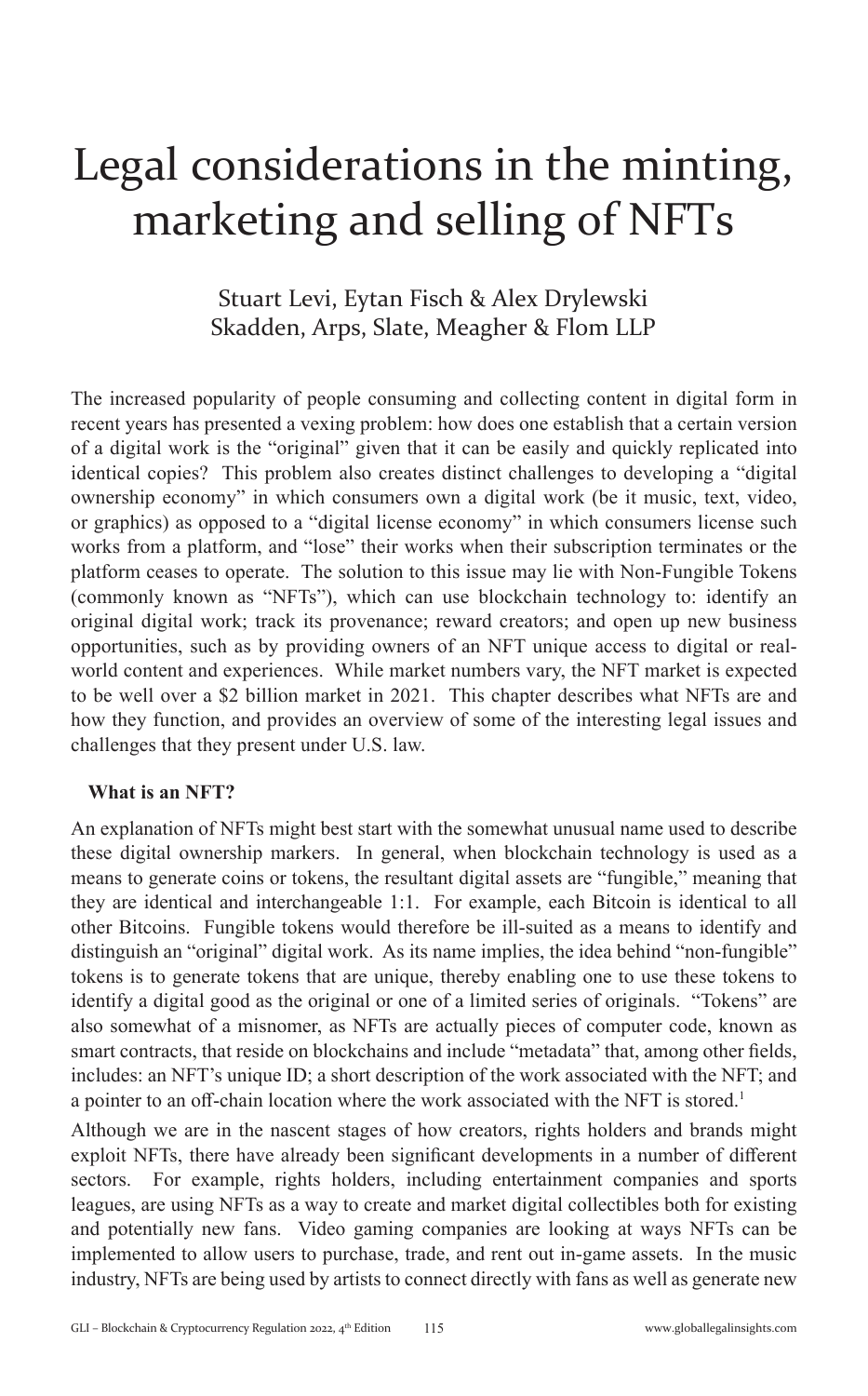sources of revenue. For example, the band Kings of Leon made headlines when it released an album that also had an NFT version. Those who purchased the album through the NFT also received enhanced visual media, a digital download of the music, and a limited-edition vinyl. The band also auctioned off a second type of NFT that included four front row tickets to one Kings of Leon headline show per tour anywhere in the world, a meet and greet with the band, tour merchandise, and use of an SUV limousine. As the Kings of Leon example demonstrates, NFTs can also serve as a type of digital identifier that allows an individual to claim a physical asset or service. In the art world, the most famous NFT sale was a Christie's auction of an NFT attached to a digital collage by the artist known as "Beeple," which went for \$69 million. However, in addition to the high-end auction world, digital artists are using NFTs as a way to monetize their original, creative works.

Finally, there is a growing market for so-called "community NFTs." This is when a series of NFTs of a certain type of character are minted (e.g., animated pandas, apes, cats, etc.) each of which is slightly different (e.g., wearing a different hat or expression). Owners of the NFTs associated with these graphic images can typically interact with a custom-built environment and unlock certain user experiences.

#### **Key stakeholders in the NFT market**

There are a number of stakeholders in today's NFT sector:

- *Platform Providers*. A number of NFTs are designed to operate, and are stored on, the Ethereum blockchain. However, numerous other blockchains exist and some are being developed with a focus on the sending, receiving and storing of NFTs.
- *Marketplaces*. NFTs are commonly purchased and sold through marketplaces. Some of the marketplaces only offer "curated" content in which the marketplace vets the individual digital creator who wants to list their works for sale, or has written agreements with large rights holders (e.g., a sports league or team, an entertainment company, etc.). Other marketplaces merely provide open platforms in which anyone can post an NFT for sale. Finally, some marketplaces provide both a "curated" and an "open" section.
- *Creators and Rights Holders*. As has been noted, NFTs are typically being developed and minted by individual creators or by larger rights holders.
- *Owners of NFTs*. The owner of an NFT, which is typically an individual, but could also be a Decentralized Autonomous Organization (DAO).<sup>2</sup>

#### **Technology background**

In order to understand the legal issues raised by NFTs, it is important to understand some of the technology underpinnings. Markets typically rely on a trusted third party to authenticate market participants and maintain a central ledger of each party's holdings. Blockchain technology, which underpins most cryptocurrencies, seeks to replace that trusted third party with a fully decentralized network of computers storing an identical copy of the ledger and validating blocks of new transactions through a consensus-based mechanism. Participants are not authenticated by a central third party, but through a method of cryptography known as "private-public key encryption." A powerful feature of blockchains, and one that is essential to NFTs, is that because each block of transactions is cryptographically based on the previous block, they are immutable; meaning that for all practical purposes, historical records cannot be altered or deleted. Blockchain transactions are also transparent such that anyone can observe all transfers of an asset from its point of creation, with each participant represented on-chain by their blockchain address (a string of alphanumeric characters).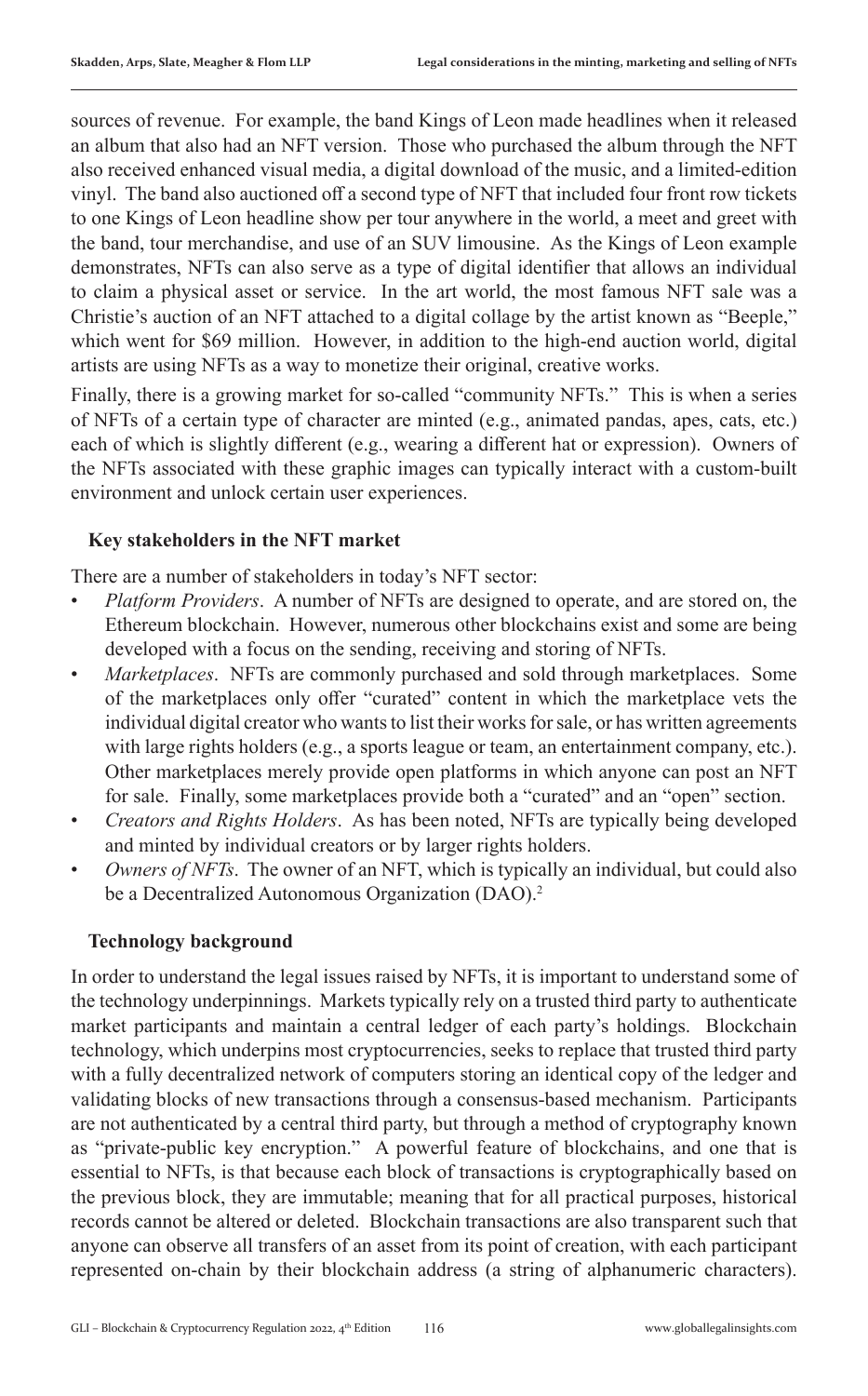Importantly, there is not a single "blockchain" the way one might speak of a single internet. Rather, blockchain is a type of technological approach, and not all blockchains can necessarily interact with one another. A blockchain therefore provides a compelling technology solution to creating and perpetually storing immutable digital certificates of ownership that can be tracked from their creation or "minting."

Although NFTs have moved to the forefront of discussions around blockchains in 2021, the idea of NFTs on a blockchain dates back to 2014. They became more widely adopted within the blockchain community in 2018 with the release of a common standard (ERC-721) for NFTs minted on the Ethereum blockchain.

A key market feature of an NFT results from the fact that it is a programmable piece of computer code. This allows developers to include a programmable royalty (or resale) function that automatically transfers a specified amount of cryptocurrency to the on-chain wallet of the one or more creators, rights holders, or participants in a project each time an NFT is sold on a blockchain. This technology opens up numerous new opportunities to reward those involved in an NFT project and, most importantly, allows creators and rights holders to directly benefit from the increased value of an NFT as it is resold. While such payment schemes are being rolled out, many NFT marketplaces have implemented incompatible approaches to royalties, creating uncertainty as to whether royalties will be honored as NFTs are transferred across platforms. A royalty payment standard (EIP-2981) that would standardize royalties, at least for ERC-721 tokens, is currently in development. Still, standardization has its limits since the standard adopted for one blockchain may not be compatible with that adopted for another.

#### **Legal issues presented by NFTs**

The widespread adoption of NFTs has raised a number of interesting questions under U.S. law, some of which are traditional legal questions that arise in the creation of any creative work, and some that are questions of first impression.

#### Who has the right to mint an NFT?

#### *Copyright considerations*

Anyone minting an NFT, be it an individual creator or a rights holder with a library of intellectual property assets, will need to determine whether they have the appropriate rights to do so. In effect, who has the right to grant a purchaser with a digital "certificate of ownership" of an "authentic" version. Given that NFTs have only recently been adopted as a means of identifying digital goods, it comes as no surprise that most contracts involving the creation of, and rights to, digital goods – be it art, music, memorabilia, or other goods – make no reference to who owns the right to create or "mint" an NFT associated with the digital good. While clauses addressing NFT rights are being added to many such agreements (as discussed below), for the time being, those analyzing who has the right to mint an NFT must rely on a standard intellectual property analysis and also look at whether there are clauses in agreements that could be construed to sweep in NFTs.

One of the most interesting intellectual property questions presented by NFTs is what copyright rights are necessary to "tokenize" a digital work as an NFT. Under U.S. copyright law, a creator owns the copyright in a creative work upon the creation of that work and its fixation in tangible form, regardless of the medium. The copyright holder enjoys a "bundle of rights" with respect to the work, including the exclusive right to reproduce, prepare derivative works of, publicly perform and publicly display the work.<sup>3</sup> This "bundle of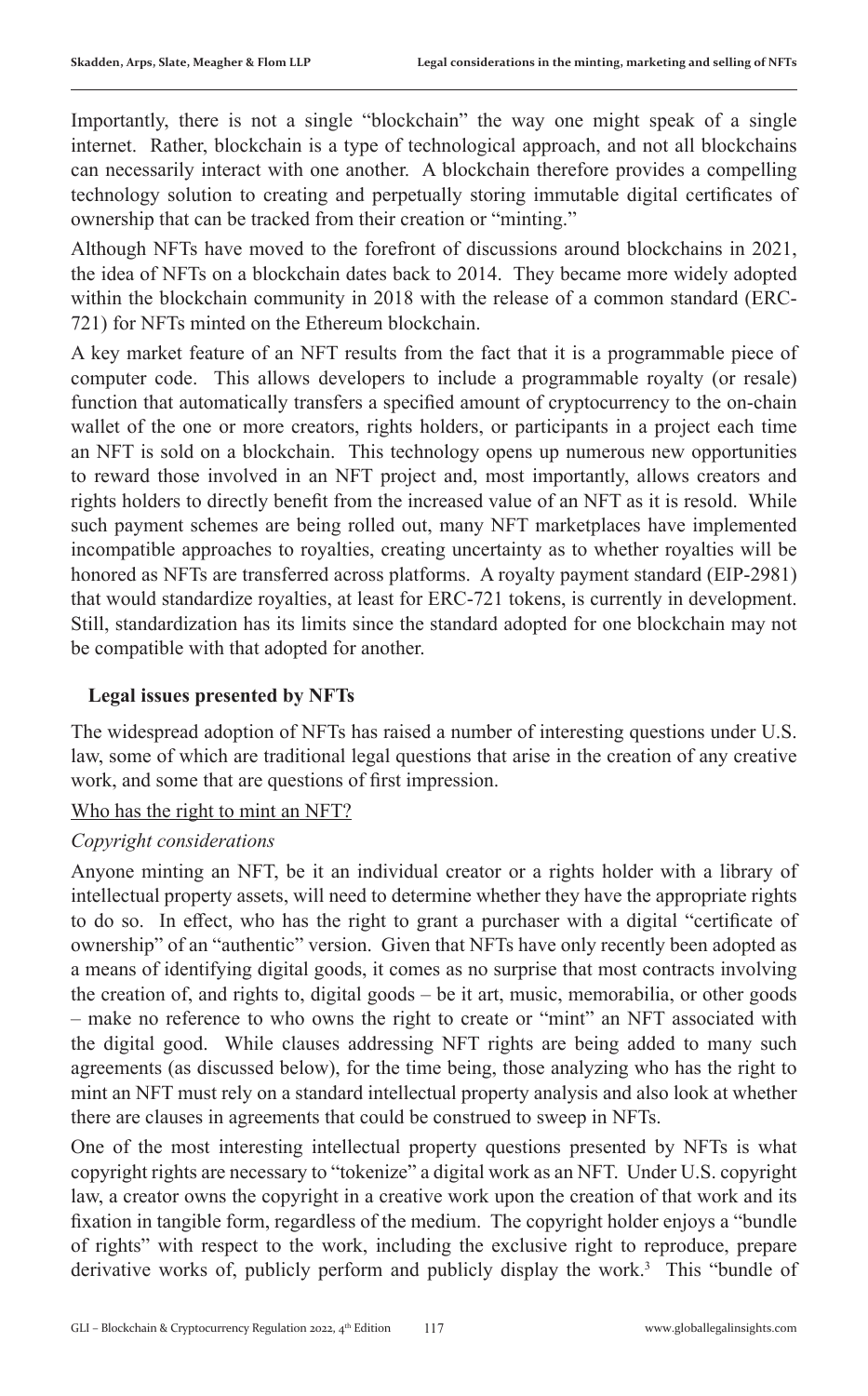rights" can be held or licensed by the copyright holder in whole or in part, but critically, unless the rights are expressly assigned or licensed away, they remain with the author of the work.

Further complicating matters is that the creator of a work is not necessarily the copyright owner. The creator, or in copyright parlance, "author," of a work may not necessarily be the holder of the copyright in that work or have sufficient rights to tokenize that work into an NFT. As a general matter, under U.S. law, copyright vests in the creator of a work with two exceptions: if a work is created by an employee in the course of their employment, copyright vests in the employer; and for certain limited categories of works, if the work is created by an independent contractor under a "work made for hire" agreement, copyright vests in the commissioning party.4 In all other cases, the author must explicitly assign their copyright in a work for it to transfer. The nuance between whether the copyright in a work initially vested in a party or was assigned to it can have important repercussions. In general, assignors of a copyright have a "right of reversion" under which they can terminate the assignment and reclaim their copyright after  $35 \text{ years}$ . While this may seem like a distant problem, purchasers of NFTs as collectibles or for long-term investment purposes may want to know whether the original author has a right of reversion.

Those minting an NFT will also need to take into account whether there are joint authors who have applicable legal rights that could impact the minting of an NFT. The issue of what constitutes joint ownership is nuanced, and those minting an NFT will want to understand who might be able to claim they have a joint ownership right in a work.

Musical works present their own unique set of issues. Generally, each piece of recorded music has a compositional copyright in the music itself (the musical composition and lyrics) and a master copyright in the sound recording that is the particular expression of that composition as created by performing or recording artists. The master rights are held by the artist or, more typically, by a label. If a third party or musical artist that does not own the copyright in a piece of music wants to create a derivative work of a composition or a master recording, such as by combining a musical work with a video clip, they will require a "sync license" to use the composition and a master use license to use the master recording. Creating an audio-only recording of a composition requires a "mechanical license."

Given the foregoing, where does this leave a party seeking to mint an NFT of a digital work? Where a party seeking to mint an NFT holds the entire bundle of copyright rights, this is a non-issue. However, in cases where the bundle of rights has been dispersed amongst multiple parties, including through exclusive license arrangements, the answer may be less clear. The minting of an NFT requires at least some exercise of copyright rights since the work needs to be displayed, such as on a marketplace, so that the purchaser knows what they are acquiring. Video clips and music offered as NFTs may trigger performance rights. In most cases, the parties will need to look back at agreements that memorialized the allocation of rights to determine who can authorize the creation of an NFT, keeping in mind that this might entail approval from multiple parties. These parties will also need to consider the commercial terms of these arrangements. For example, many agreements concerning creative works include broad "sweep" clauses such as a broad right to "commercialize" a work or exploit it on all future technologies to be developed. Whether these clauses include the right to mint NFTs will require a case-by-case analysis, although courts have interpreted these clauses to include new technologies.<sup>6</sup>

Those seeking to mint or exploit an NFT must also consider the moral rights of the author of the associated work. The scope of moral rights is jurisdiction-specific but generally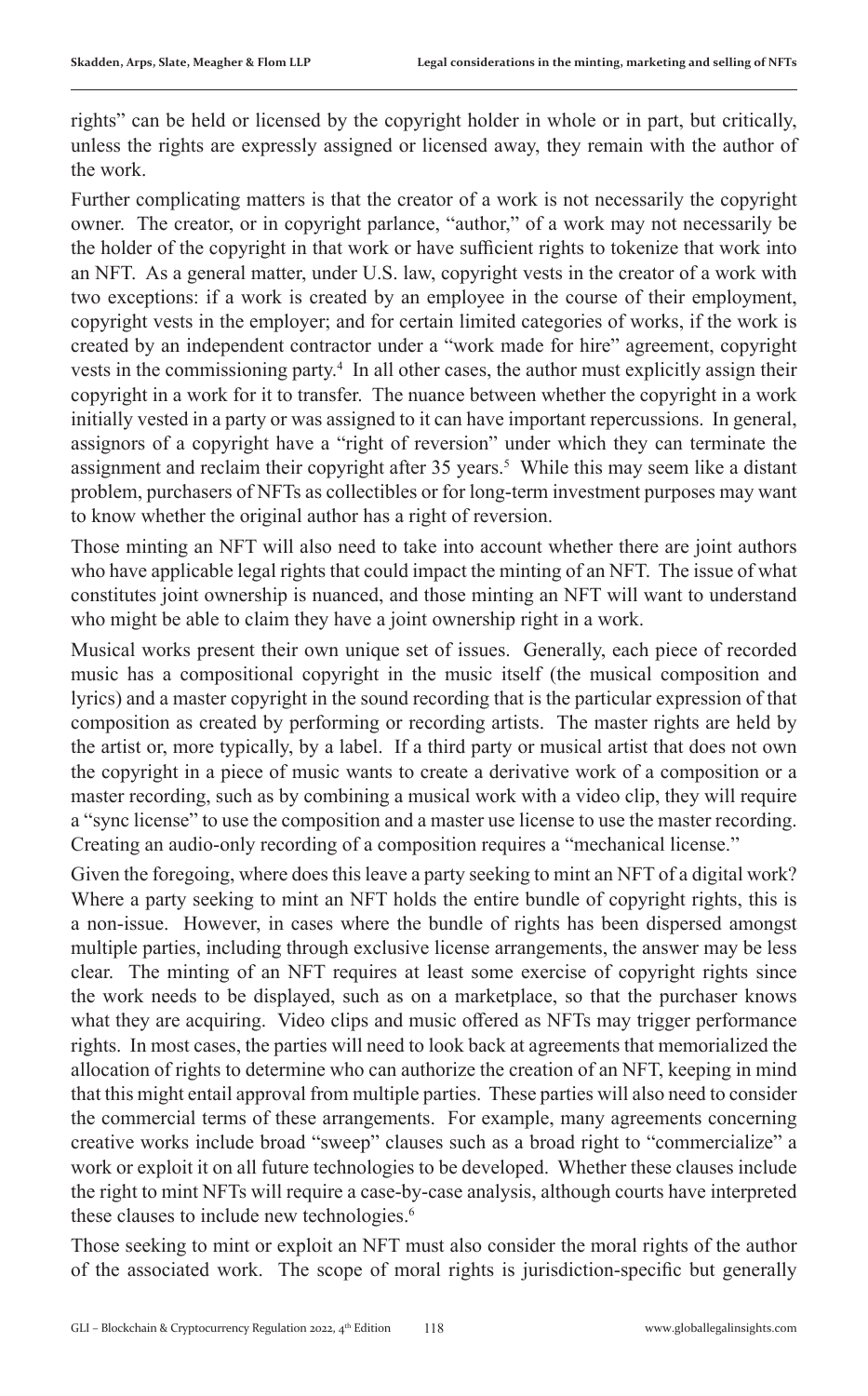protects certain non-economic rights of the author. While in the United States, such rights are limited to visual works under the Visual Artists Rights Act of 1990 (VARA) and extend only to right of attribution and integrity, in other jurisdictions they may include an author's control over whether and in what way their work is displayed and how it is used.7 Whether an author can seek to invoke their moral rights to prevent the creation of an NFT associated with their work remains to be seen, but should not be discounted.

Many NFT marketplaces seek to protect themselves from issues of copyright ownership by requiring those minting NFTs to represent that they have the appropriate rights, and by disclaiming any liability to purchasers if that proves not to be the case.

#### *Other rights to consider*

While copyright issues are the ones that predominate to date in the NFT sectors, those minting NFTs also need to be aware of issues surrounding trademarks (to the extent incorporated into an NFT without the permission of the trademark owner) and rights of name, image and likeness (NIL rights).

Both the Lanham Act and corresponding state laws provide protection against the unauthorized use of trademarks in a manner that is likely to cause confusion among consumers.8 Moreover, the use of any name, symbol, image, or device that is likely to cause mistake as to the source, affiliation, or sponsorship of a good or service is prohibited.<sup>9</sup> Accordingly, the use of trademarks or colorable imitations of trademarks in NFTs may implicate a third party's trademark rights. Moreover, if the underlying trademark is famous and distinctive, rights under the state and federal dilution statutes may be implicated.

Incorporating an individual's NIL into an NFT without authorization risks infringement of that individual's right of publicity. The right of publicity is an intellectual property right protected by state law. It gives an individual the exclusive right to control the commercial use of his or her persona, meaning one's NIL. Over 35 states currently recognize an individual's right of publicity. Although the scope of protection varies across jurisdictions, infringement typically occurs when a third party exploits the subject's likeness for a commercial purpose without permission.

Incorporating NFT rights into agreements

Whenever a new technology is introduced, ranging from CD-ROMs to streaming, there is always a rush to incorporate that technology into the grant of rights sections of agreements. One can expect similar treatment of NFTs in a variety of agreements such as: freelance agreements; agreements pursuant to which a copyright holder grants rights to a third party to exploit or commercialize their work; and agreements between talent (e.g., musicians, actors, athletes, or influencers) and an agency or representative. However, merely adding "NFTs" to a litany of rights will likely fall short of addressing the underlying complexities of what NFT rights actually mean; where the NFT and associated content will be stored; and the growing number of ways NFTs can be structured. Contractual obligations to use commercially reasonable efforts to police and enforce a rights holder's intellectual property rights are also more complicated in the context of NFTs given, as discussed below, the limited ability to take down unauthorized or infringing NFTs. The parties will also want to consider the inclusion of blockchain-specific disclosures and risk factors.

If a licensor seeks to grant a licensee rights to mint an NFT, explicit language should be included that outlines the scope of rights and the parameters of the minting (i.e., is all of the intellectual property or only a subset permitted to be minted; is there a limitation on the type of marketplace used; will only one NFT be permissible per work or could there be a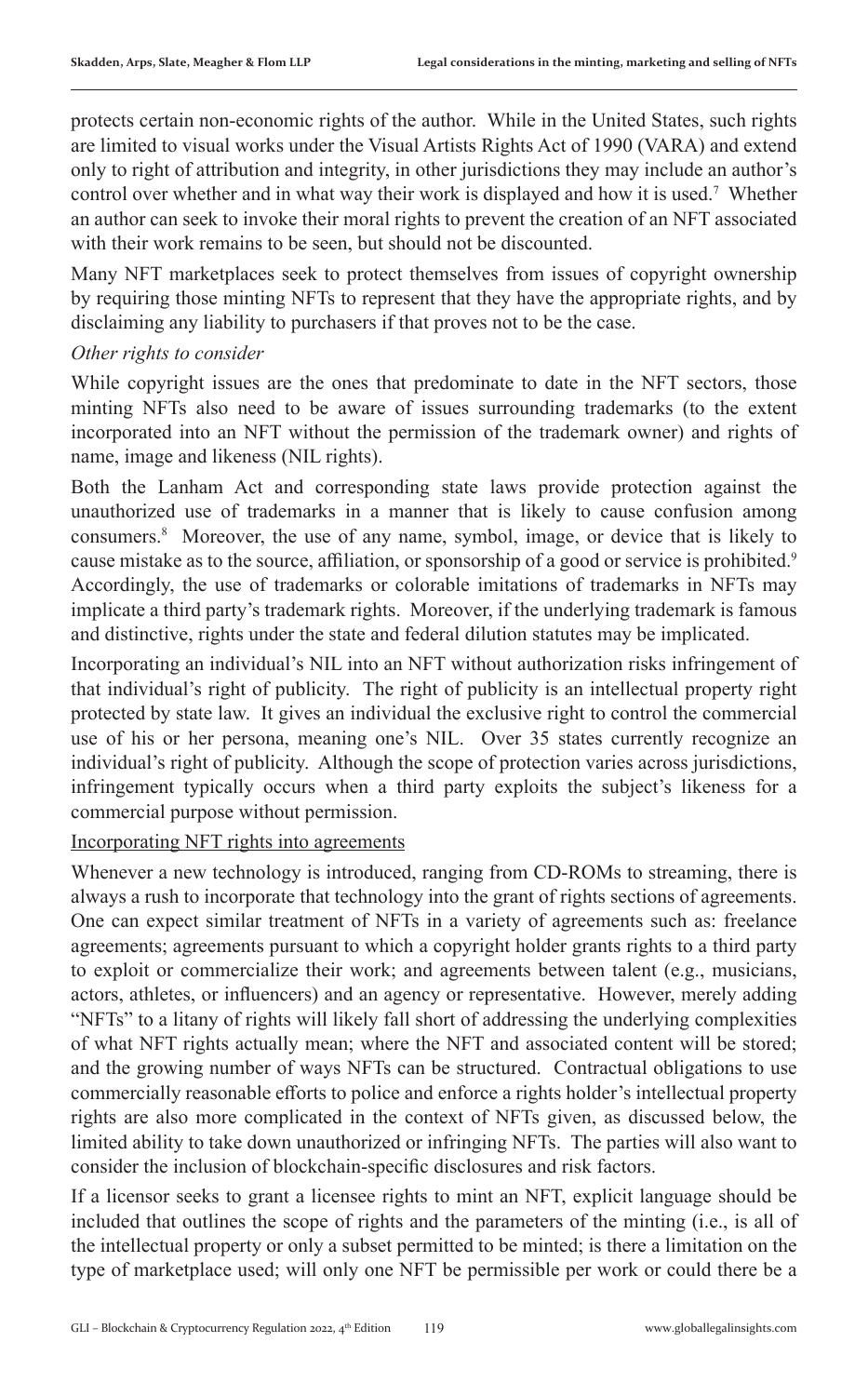limited supply (i.e., five originals, much like there may be multiple limited editions of a print); what rights can the licensee grant to purchasers of the NFT; can an NFT subsume assets that are outside the scope of the agreement, etc.). This will ensure that the licensor does not inadvertently grant overly broad rights that do not align with its objective, and will help to avoid issues of breach of contract or infringement down the road.

#### Issues of persistence

Critically, while an NFT is stored on a blockchain, in most cases the work associated with the NFT is not (i.e., it is "off-chain"). This is because most blockchains are programmed to assess a fee (known as a "gas fee") for storing or transferring files, and for the large files that comprise most digital works associated with an NFT, that cost would be prohibitive. Instead, most NFTs include a metadata field with a pointer or link to an off-chain resource where the associated work is stored. Thus, while the NFT might itself be immutable, the off-chain work may not have that same persistence. For example, an NFT might include a pointer to an online location, such as a URL, where the underlying work can be observed. The risk of location-based pointers is that the file at that location could be changed, much the way a website can change from one visit to the next. In a well-publicized case, a digital artist known as "Neitherconfirm" highlighted this persistence issue by changing the computer-generated portrait images associated with the NFTs the artist had sold on the OpenSea NFT marketplace into photos of carpets (simulating a scam known as a "rugpull").

One solution is to use file storage systems that rely instead on content identification, such as the InterPlanetary File System (IPFS), a peer-to-peer distributed file system. In a content identification system, files are identified through a Content ID (a cryptographic "hash" of the content) as opposed to where the file is located. If a creator modified its digital work, the modified work would generate a new Content ID, while the original file linked to the NFT would remain. While systems like IPFS are superior to location-based systems for NFTs, there is not necessarily a guarantee that work will exist forever. While IPFS is designed for multiple computers to hold a copy of a work, if there is only one copy on IPFS and it is being stored by one particular company that goes out of business, that work could be lost.<sup>10</sup>

An NFT is therefore only as valuable as the persistence of its underlying work. For NFT purchasers, this is a commercial risk issue. For creators, rights holders, and NFT marketplaces, this important technical point may affect a myriad of provisions in NFTrelated agreements, such as risk factors to be disclosed and limitations on, or disclaimers of, liability.

The issue of persistence becomes particularly important for rights holders if the platform on which their NFTs are marketed ceases to operate. Rights holders will want to make sure in their agreements that they have the right to take over the servers on which the works are stored, either through taking over physical control, or more likely, taking over the contract governing the use of that server. In the case of works stored on IPFS, rights holders may want to make sure the work will continue to be preserved if the now-defunct platform was hosting the work on its own gateway. While rights holders could mint new NFTs for their works and provide them to then-current NFT holders, such a solution would defeat one of the fundamental benefits of an NFT – demonstrating its provenance from when it was first created.

#### Issues of authentication

A common misconception is that an NFT automatically provides an immutable certification of authenticity. In reality, while an NFT allows one to view the blockchain address of its original creator, some independent means of verification is required to know that the person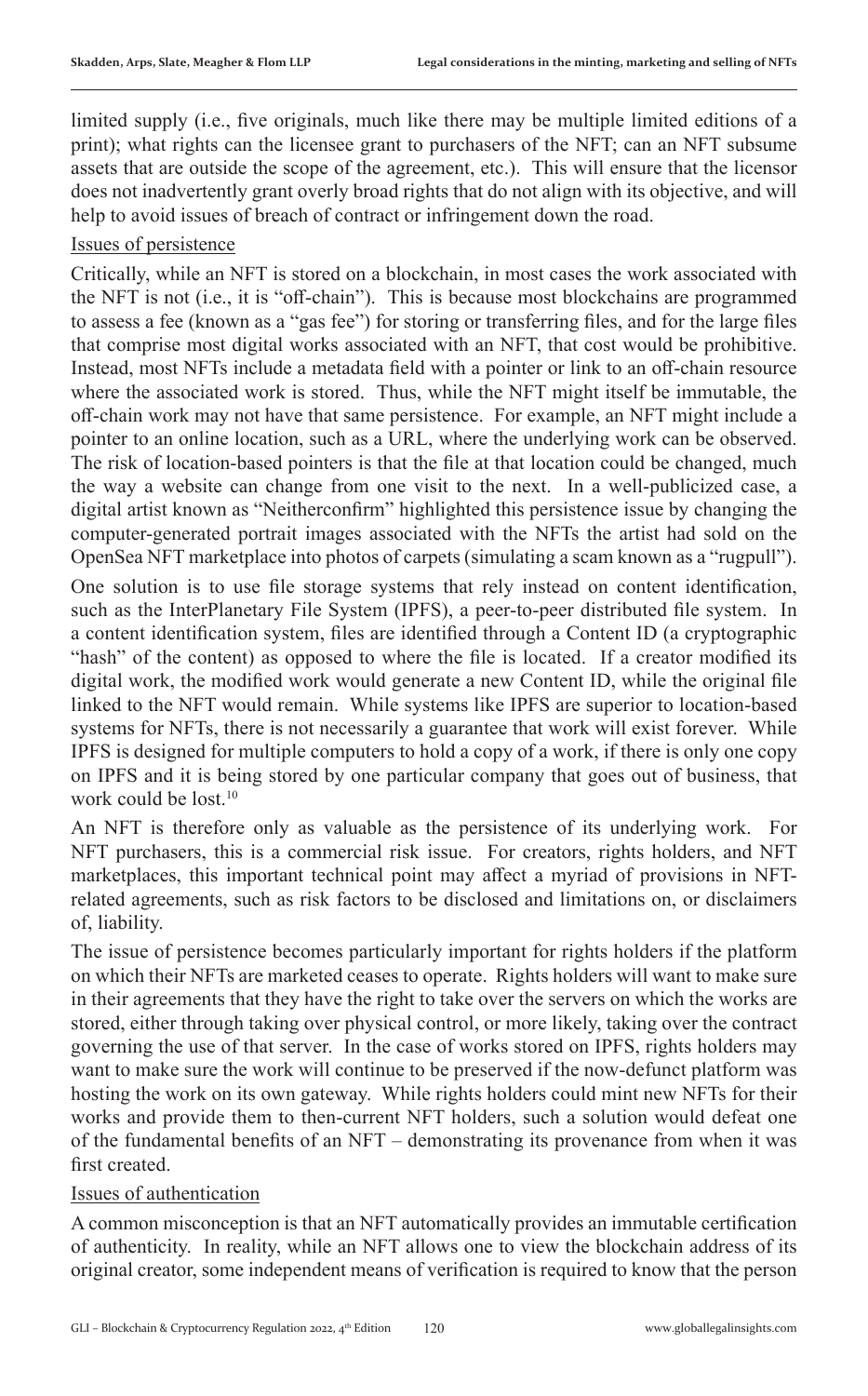or entity associated with that address is who they claim to be or had the appropriate rights in the associated work. This may require direct interaction with the minter of the NFT (a solution that may not be scalable) or use of a trusted third party to authenticate that party. In all cases, those within an NFT ecosystem need to be cautious about explicit claims or legal representations of "authenticity."

#### *What rights are being acquired in the underlying work?*

Purchasing an NFT does not provide the purchaser with intellectual property rights, particularly copyright rights, in the associated work. As noted above, under U.S. law, the "bundle of rights" is held by the author of a work unless they are expressly assigned or licensed away. In this respect, purchasing an NFT is no different from purchasing a piece of physical art. While the purchaser of a painting or sculpture may own the physical work, they typically do not acquire any intellectual property rights in such work (e.g., they cannot create and sell posters of the painting they purchased).

The rights that an NFT purchaser receives are therefore generally governed by the license provided by the marketplaces that offer the NFTs for sale. That could be general terms that apply unilaterally to all NFTs offered for sale on the marketplace or bespoke license rights that apply to the works of individual creators or rights holders.

Most current marketplaces grant an NFT purchaser a non-exclusive and non-transferable license to use, copy and display the creative works underlying the NFT for personal use. For example, some marketplaces provide a limited license to display the work solely to promote the purchaser's "purchase, ownership, or interest" in the underlying work (e.g., through social media), promote discussion of the work, display the work on third-party marketplaces or exchanges to sell or trade the NFT, or display the work within decentralized virtual environments. In the instance where the marketplace terms of use are silent on license rights, the NFT purchaser would not have any intellectual property rights in the creative work, and would likely only have an implied license to display the work for personal use.

As a general matter, any right to commercialize the work is expressly carved out, or is allowed for only limited purposes. For example, Dapper Labs, the company behind the early-stage CryptoKitties NFTs and NBA Top Shot, proposed a form of NFT license for the industry to use (NFT License 2.0) that would allow a purchaser to commercialize a work up to \$100,000.

The typical NFT terms of use also set forth certain restrictions on how the creative work underlying the NFT may be used. For example, a number of license agreements, including the NFT License 2.0, prohibit use of a creative work in connection with media that depicts hatred, intolerance or violence, or that otherwise infringes upon the rights of others.

Given that the purchaser of an NFT is typically getting a license to the work associated with the NFT, each NFT sale therefore has two components: the "sale" of the actual NFT (which the purchaser owns outright); and a limited license to the work. The distinction between a sale and license can have important ramifications under U.S. law.

Under the first sale doctrine, the "owner of a particular copy" may "sell or otherwise dispose of the possession of that copy" without the authority of the copyright owner.11 For example, one may resell a physical book they purchased without infringing the copyright holder's distribution right. "Once the copyright owner places a copyrighted item in the stream of commerce by selling it, he has exhausted his exclusive statutory right to control" the distribution of that particular item.12 Purchasers of NFTs may conclude that this doctrine provides comparable rights with respect to NFTs. However, the U.S. Copyright Office and at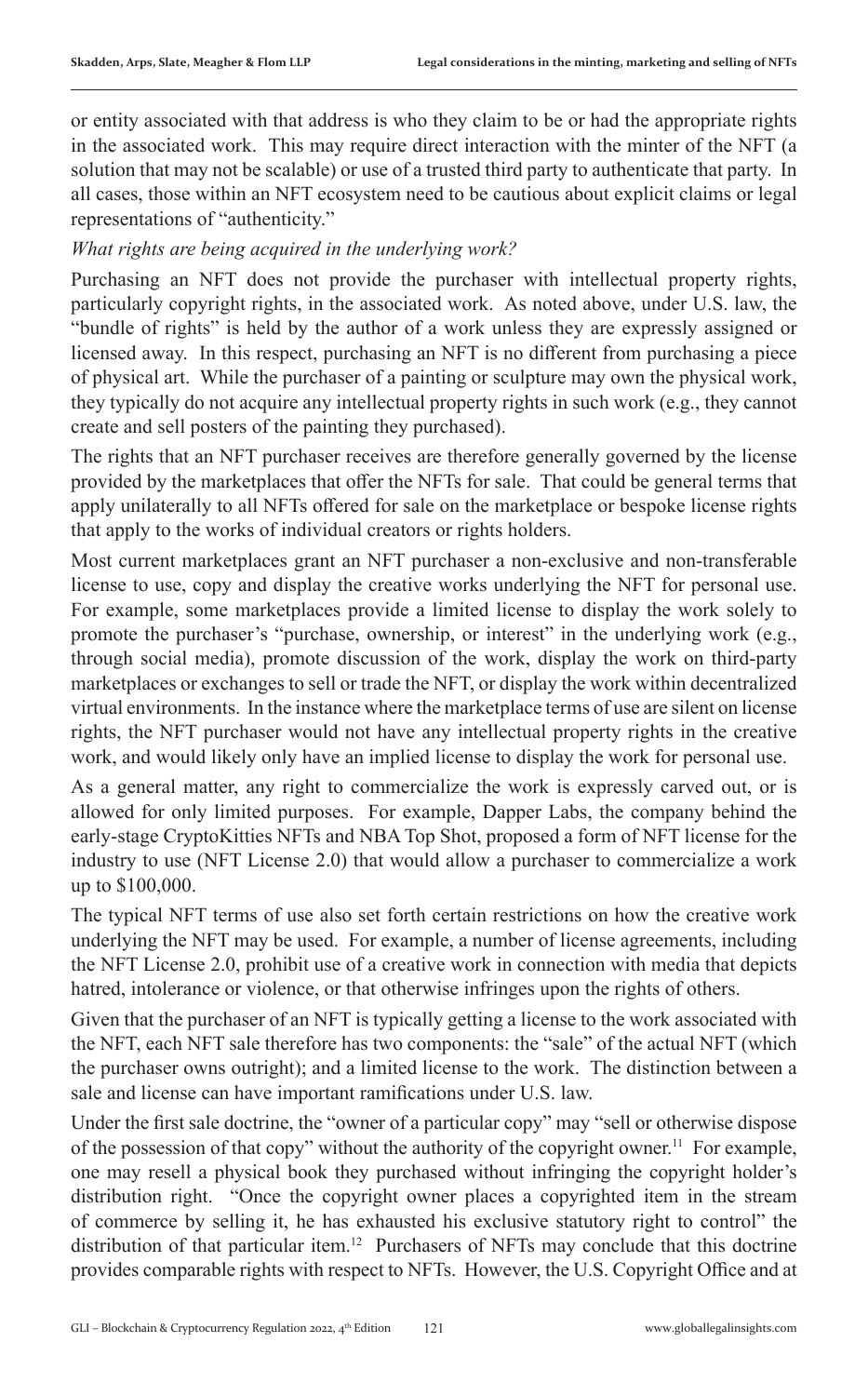least one court have concluded that the first sale doctrine does not necessarily apply to digital works.13 The rationale is that the first sale doctrine is only a narrow exception to the right of distribution. However, when a digital work is transferred, a new copy is electronically created, thereby infringing on the copyright owner's exclusive right to make copies. In addition, the first sale doctrine does not apply to works that have been licensed, as opposed to sold.14 Creators and rights holders should therefore be careful to clarify that while a purchaser may be *buying* the NFT, they are only *licensing* the associated digital work.

One issue that has not yet been resolved is the applicability of license terms to downstream purchasers. To the extent a purchaser is buying an NFT on the same marketplace where it was first sold, there should not be any issue since the future purchaser has also agreed to be bound by the marketplace's terms. However, one of the strengths of NFTs is that they are often transferable outside of the platform where they were first offered. In these situations, a future purchaser may not be aware of the license terms and restrictions that attach to the associated work. Including a link to the license terms of the metadata of the NFT may not solve the issue since the purchaser may not look at the metadata before making a purchase, and even if the purchaser did, the NFT sale/transfer process may not include a step where the purchaser manifests their assent to the terms. Some companies are developing technology solutions where an NFT is "wrapped" in a legal agreement to which the purchaser must consent before the NFT can be transferred.

#### Enforcement by rights holders

New technologies to commercialize intellectual property rights also inevitably yield cases of infringement and piracy, and NFTs are no exception. Companies with robust intellectual property libraries may want to push out statements that any NFTs associated with their properties are unauthorized unless originating from the company, and educate their employees and freelancers about whether they have the right to mint NFTs of works they created for the company. For example, DC Comics cautioned its freelancers in a letter that was leaked that the offering for sale of any digital images that include DC's intellectual property with or without NFTs is not permitted.15

If an NFT is minted without the authority of the rights holder, they likely have a claim for copyright infringement, since a number of their exclusive rights would have been violated (e.g., the right to copy, distribute, display, and perform the work). However, enforcing even clear claims of infringement may be challenging in a decentralized ecosystem where identifying the infringing party may be difficult. Rights holders may have the most success focusing on the centralized touch points of this ecosystem, such as NFT marketplaces. Many NFT marketplaces allow copyright holders to submit take-down notices under the Digital Millennium Copyright Act (DMCA) if they believe their work is being infringed.<sup>16</sup> However, a successful take-down likely only means the images of the work displayed on the marketplace will be removed. It does not mean that the infringing work is being deleted from whatever platform it may be stored on, and the rights holder would need to pursue those rights separately. The IPFS file storage system, for example, includes its own DMCA take-down process, but a rights holder would need to approach each IPFS "gateway" and have them take down the infringing work.

Importantly, while a DMCA take-down notice may result in removal of displays of work or even removal of the work itself, the NFT itself will likely remain given the immutability of blockchains. However, rights holders may take some comfort in the fact that an NFT pointing to a work that has been removed will likely have little value.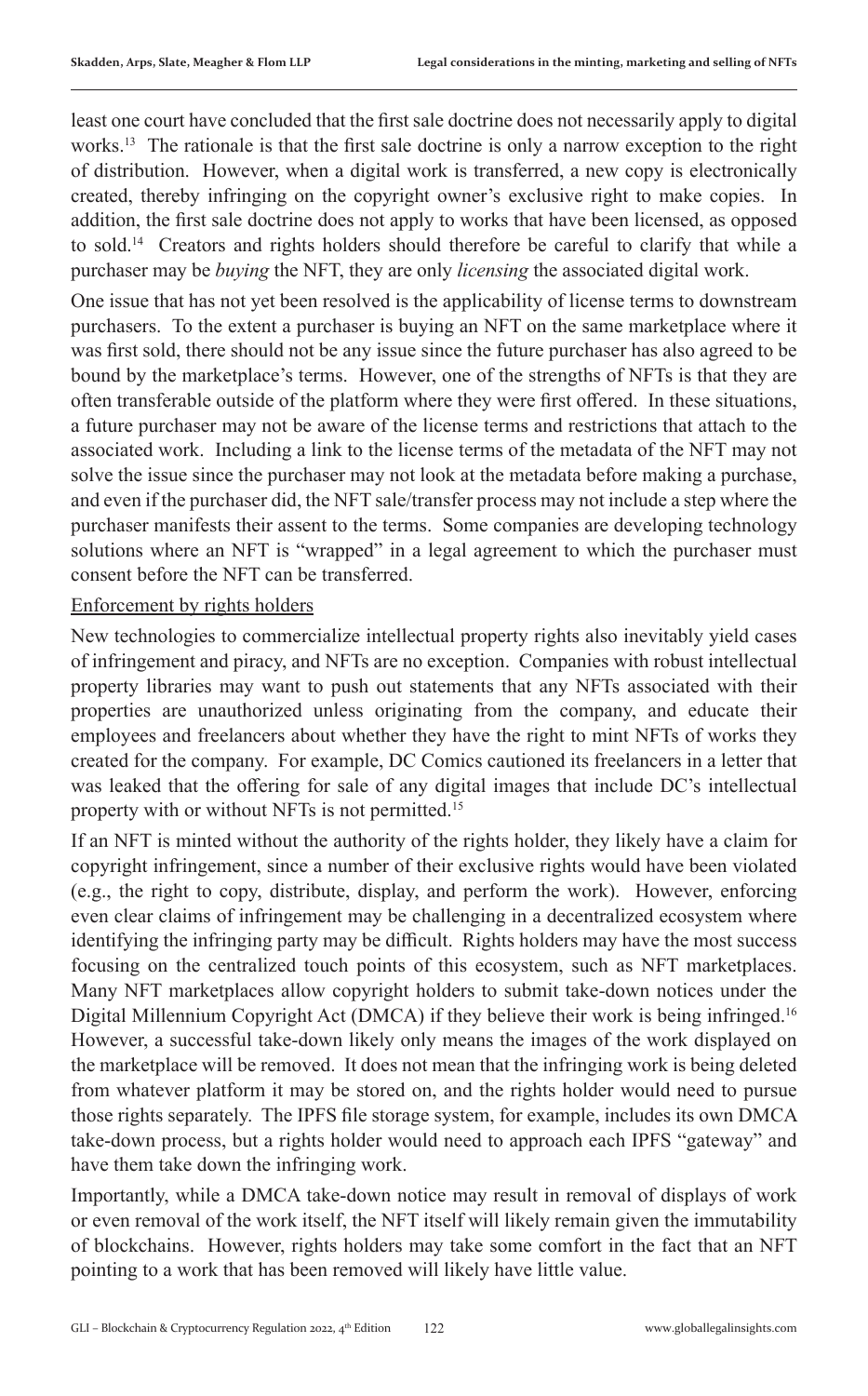The DMCA also provides a mechanism for a rights holder to serve a subpoena along with its take-down notice requesting certain identifying information about the infringer.17 Such a subpoena may prove to be a useful tool in the blockchain context.

In some cases, a rights holder may have a claim against the marketplace itself for contributory infringement if it can show that the marketplace was aware of the infringing activity, and induced, caused, or materially contributed to the infringing activity.<sup>18</sup> Given the active role that many marketplaces play in the minting and offering of NFTs, the second prong could be easy to establish.19 However, most NFT marketplaces are likely unaware of infringing activity taking place on their platforms. In order to establish knowledge, a plaintiff would need to demonstrate knowledge of "specific infringing material" that is available to purchasers.<sup>20</sup>

#### Remedies for NFT purchasers

In the event that a work associated with an NFT is taken down due to copyright infringement or otherwise, the rights of the NFT owner may be significantly limited. As an initial matter, locating the person or entity that minted the infringing NFT may be difficult, given the fact that the blockchain only includes alphanumeric public keys of blockchain participants and the fact that the person could be located anywhere in the world. In addition, most NFT marketplaces are careful to disclaim any liability for the authenticity or legitimacy of the NFTs offered on their sites and make abundantly clear that the purchaser is acquiring the NFT at their own risk. Some marketplaces, such as those that curate the creators whose works they offer, have mechanisms in place to try and minimize the risk on the purchaser.

A purchaser's strongest claims may be in cases where they are able successfully to assert that they were misled by the marketplace or rights holder. Clear disclosures of any limitations on the purchaser's right, and clear disclosure of any fees or resale royalties that may be extracted from any future sale, are essential.

#### Disclaimers of liability

NFT marketplaces, like most providers of services matching sellers and buyers, disclaim any liability in connection with providing the platform. Additionally, they will disclaim any liability for the NFTs themselves; an important point since NFTs are basically pieces of computer code residing on a blockchain.

The terms of service commonly state that the marketplace, as well as the NFTs, are made available on an "as is" and "as available" basis and the provider makes no warranties that the marketplace or NFTs will be available on an uninterrupted basis or that they will be accurate, reliable or safe. Purchasers should also expect that the platform providers will not guarantee that the marketplace or NFTs will be free of viruses or other harmful components.

In addition to stating that the marketplace and NFTs are provided as is, platform providers often apprise the user of a number of disclosures and risk factors, many of which are unique to blockchains. These disclosures may cover, for example:

- the volatility of blockchain and digital assets;
- the uncertainty of tax treatment for NFT transactions;
- clarification that the platform provider does not store, send or receive the NFTs, and that this takes place on a blockchain the platform might not control;
- risks that the asset associated with the NFT may become inaccessible;
- risks arising from a hard fork in the blockchain on which the NFT is stored;
- risks arising from the uncertain regulatory environment surrounding blockchain technologies and cryptocurrencies; and
- risks relating to hardware, malicious software and unauthorized actors.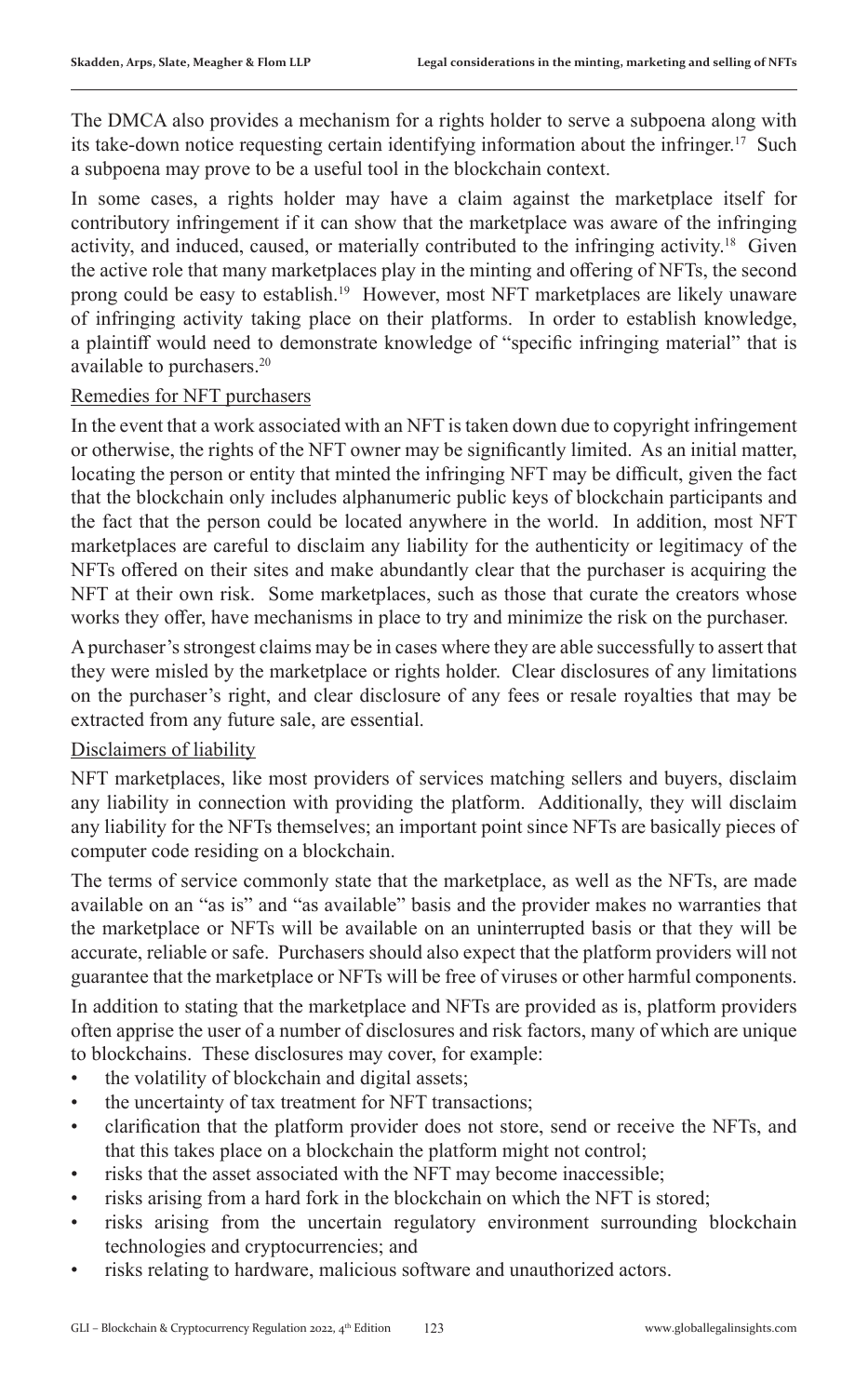Those minting, selling or purchasing NFTs should be aware of, and understand, these disclosures, and companies building out NFT platforms should carefully consider what disclosures they want to make.

#### Jurisdiction and applicable law

The foregoing issues are further complicated given that it may not be clear which jurisdiction's laws should apply. One must factor in that NFTs are offered on a decentralized blockchain ecosystem, and are paid for in cryptocurrencies and can be effectuated without either party revealing any geographic-identifying information such as a shipping or billing address. Although the terms of use for most NFT marketplaces include a governing law provision, that law would likely only apply to disputes arising between the user and the marketplace itself, and would not itself determine the governing law under which to assess rights in the work associated with the NFT. As the use of NFTs and blockchain technology expands, it will likely take a series of court cases, at least in the United States, to establish a framework around how these issues are to be resolved, similar to the jurisdictional case law that developed during the early days of domain name adoption. We may also see NFTs develop such that the metadata specifies the applicable governing law for the NFT and its associated work and that NFT purchases are contingent on acceptance of that law.

#### Anti-money laundering considerations

While the U.S. Department of the Treasury's Financial Crimes Enforcement Network  $(FinCEN)^{21}$  has not yet indicated whether certain NFT market participants (e.g., creators, sellers, dealers, marketplace operators) are or may become subject to U.S. anti-money laundering (AML) regulatory requirements, recent developments and concerns of U.S. lawmakers and regulators regarding the financial crime risks associated with virtual assets make regulatory scrutiny of NFTs likely.

In March 2021, the Financial Action Task Force (FATF) – an intergovernmental organization that develops standards to combat money laundering and terrorism financing – issued draft updated virtual asset guidance,<sup>22</sup> which could have potential implications for the regulation of NFTs. While FATF is not a regulatory agency, its membership comprises 37 countries, including the United States, and two regional bodies, and it has played an active role in proposing a regulatory framework for virtual assets. In its updated draft guidance, FATF replaced a previous reference to "assets that are fungible" with "assets that are convertible and interchangeable," in defining the scope of virtual assets that in FATF's view warrant regulation. FATF further stated that "[f]lexibility is particularly relevant in the context of [virtual assets] and [virtual asset] activities" and that "some items – or tokens – that on their face do not appear to constitute [virtual assets] may in fact be [virtual assets] that enable the transfer or exchange of value or facilitate [money laundering or terrorism financing]." FATF's latest stance may represent an effort to pave the way for the regulation of certain NFTs that have currency attributes or function as stored value.

Similarly, U.S. AML legislation passed earlier this year provides regulators flexibility and wide latitude to regulate a quickly evolving virtual asset industry. In particular, the Anti-Money Laundering Act of 2020 (AMLA) expanded the definitions of "money transmitting business" and "financial institution" under the Bank Secrecy Act (BSA) to include businesses involved in the exchange or transmission of "value that substitutes for currency."<sup>23</sup> While this amendment aligns with the existing position regarding virtual currencies taken by FinCEN, Congress's expansion of these definitions provides FinCEN with additional statutory authority to regulate not only existing virtual currencies, but also other emerging payment methods or novel asset classes. To date, FinCEN has not issued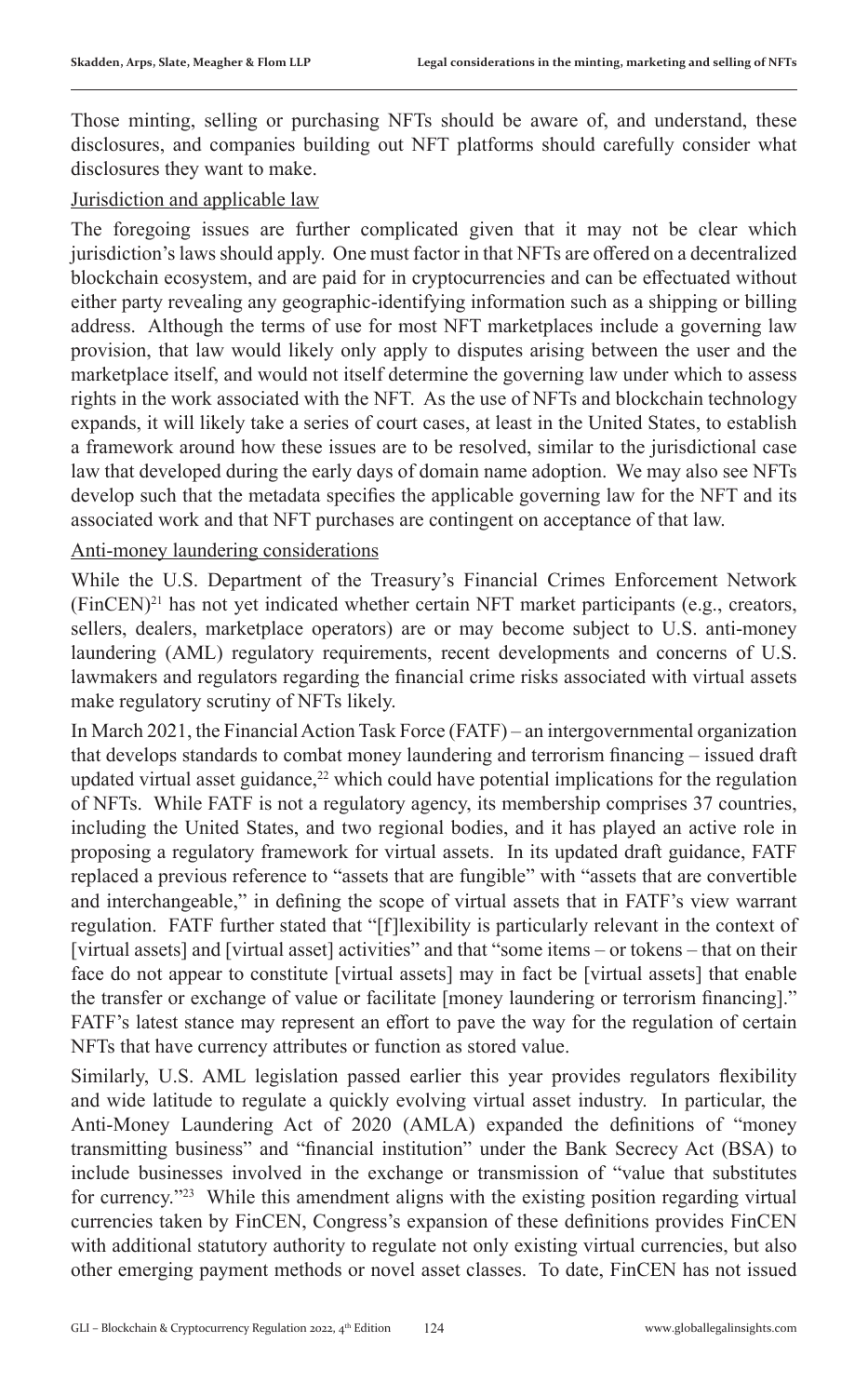any guidance or rules specifically on NFTs. However, given the wave of interest in NFTs, the high value of recent NFT sales and AML-related risk factors, we anticipate that NFTs will attract U.S. regulatory scrutiny.

#### Could NFTs be treated like virtual currencies?

While the regulatory classification of NFTs is sure to be the subject of much discussion, to the extent that FinCEN were to treat a particular NFT or certain types of NFTs as "value that substitutes for currency," FinCEN could potentially seek to regulate such activity under its money transmission regime. However, given that NFTs may not readily be classified as a currency substitute as in the case of convertible virtual currencies, FinCEN's determination to classify an NFT as such may depend on the specific characteristics of the NFT, how it is used, and the apparent money laundering risks involved.

In the United States, persons that accept currency, funds, or other "value that substitutes for currency" from one person and transmit it to another location or person by any means fall within the federal definition of "money transmitter." FinCEN has made clear in its guidance that virtual currency "has an equivalent value in real currency or acts as a substitute for real currency" and that "[a]ccepting and transmitting anything of value that substitutes for currency makes a person a money transmitter." In its May 2019 virtual currency guidance, FinCEN expressed a broad view of money transmission and advised that "if assets that other regulatory frameworks define as commodities, securities, or futures contracts were to be specifically issued or later repurposed to serve as a currency substitute, then the asset itself could be a type of value that substitutes for currency, the transfer of which could constitute money transmission."

A money transmitter is a type of money services business (MSB). MSBs are required to register with FinCEN and must comply with extensive requirements under the BSA, including implementing a risk-based AML compliance program, filing suspicious activity reports and maintaining certain records. Foreign-located companies that do business as an MSB wholly or in substantial part within the United States are also required to register with FinCEN and comply with the BSA's requirements. Violation of these obligations can result in substantial civil and criminal penalties.

#### Risks in art trade

Growing concerns regarding money laundering and sanctions evasion risks in the art trade could have potential implications for persons that deal in certain NFTs, to the extent that regulators perceive similar financial crime risks in digital art. FinCEN issued guidance in March 2021 emphasizing that financial institutions with existing BSA obligations "should be aware that illicit activity associated with the trade in antiquities and art may involve their institutions." The Office of Foreign Assets Control (OFAC) similarly issued an advisory in October 2020 highlighting the sanctions risks associated with dealings in high-value artwork involving sanctioned persons. In OFAC's view, the opacity of the art market can make it especially vulnerable to sanctions violations.

Although participants in the art trade currently are not subject to the BSA, recent legislative developments suggest that this may change in the near future. Specifically, as part of the AMLA, Congress commissioned the secretary of the Treasury to perform a study of how trade in artwork facilitates money laundering and the financing of terrorism and to report its findings to Congress by January 1, 2022. The AMLA's extension of the BSA to "persons engaged in the trade in antiquities" might be a bellwether of forthcoming change in AML regulation of the art trade. While it is too early to say whether traders of artwork may become subject to AML regulatory requirements, any such expansion of the BSA could capture traders of digital art or similar items on the blockchain.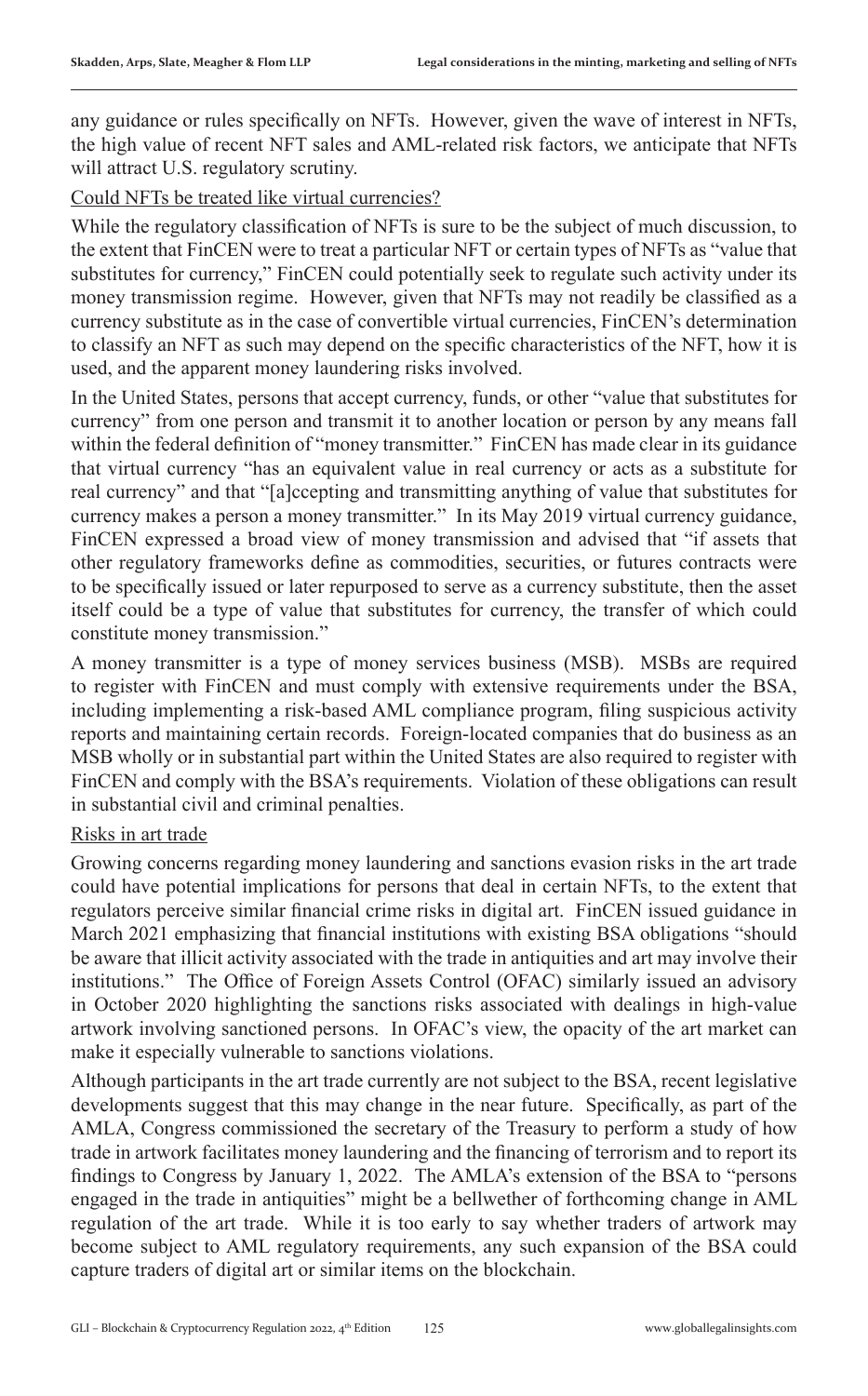#### Securities law considerations

The programmability of NFTs also allows the creator to easily fractionalize ownership of the NFT amongst multiple parties. One aim of fractionalized NFTs (F-NFTs) is to provide a broader group of buyers with the ability to take part in the purchase of rare or expensive digital assets. Although there are a variety of ways of doing this, one involves using a "smart contract" program that issues a pre-set number of fungible cryptocurrency tokens (often called "shards"), which function as fractionalized interests in the underlying NFT. These fungible shards might be made available for purchase or sale on secondary exchanges, including through decentralized platforms.

Under the Supreme Court's Howey test, an asset constitutes an "investment contract" (and thus qualifies as a "security") when it represents a transaction involving (1) an investment of money, (2) in a common enterprise, (3) where profits are reasonably expected to be derived from the managerial or entrepreneurial efforts of others. Over the years, courts (including the Supreme Court) have refined the Howey analysis, clarifying that a given asset may fall outside the "investment contract" definition when it is acquired primarily for personal use rather than passive investment. Moreover, where the "profits" sought by purchasers are based on their own efforts or market forces of supply and demand, the Howey test may not be satisfied.

Applying the Howey test to NFTs that represent rights to digital collectibles and artwork, there are strong grounds to conclude that such digital assets would not be considered investment contracts under Howey. Because each NFT is a unique, one-of-a-kind digital asset, there is arguably no "common enterprise" involved in the NFT's purchase or sale. Further, many purchasers of NFTs buy them because of their consumptive value – that is, the buyers enjoy owning them in their own right, not because of any potential profit that ownership might bring. And even though some buyers of NFTs may seek to profit based on the possibility that they appreciate in value in the future, like comic books, baseball cards and traditional artwork, such value appreciation is likely to be more closely tied to its rarity and market forces than any ongoing managerial or entrepreneurial efforts of the sellers. Given the fact- and circumstance-specific nature of the Howey test, each NFT should be assessed on its own to determine whether the investment contract label might apply to its offer or sale.

Moreover, an analysis of an NFT itself does not necessarily end the inquiry. Most cases applying Howey have involved an underlying asset that, in and of itself, is indisputably not a security. Nevertheless, courts have held that the manner in which the underlying asset is promoted to purchasers – including all of the concomitant promises made by the seller – may give rise to an investment contract under Howey if they create a reasonable expectation of profits based on the managerial efforts of others. Accordingly, one should look beyond whether an NFT itself is a security to all of the facts and circumstances surrounding its offer and sale. This comports with the now-famous speech by former SEC Director William Hinman, who, in the context of opining that the cryptocurrency Ethereum should not be considered a security, emphasized that "the analysis of whether something is a security is not static and does not inhere to the instrument" itself, but rather to the way in which it is offered and sold. Thus, even where an NFT is not a security, it may be possible for it to be sold as an investment contract under certain facts and circumstances.

One specific circumstance that gives rise to potential securities questions is where NFTs are fractionalized into F-NFTs. As SEC Commissioner Hester Peirce has noted, fractional interests in an NFT may be considered unregistered securities, even if the NFT itself does not qualify as one. As a result, one should consider all of the circumstances of any offer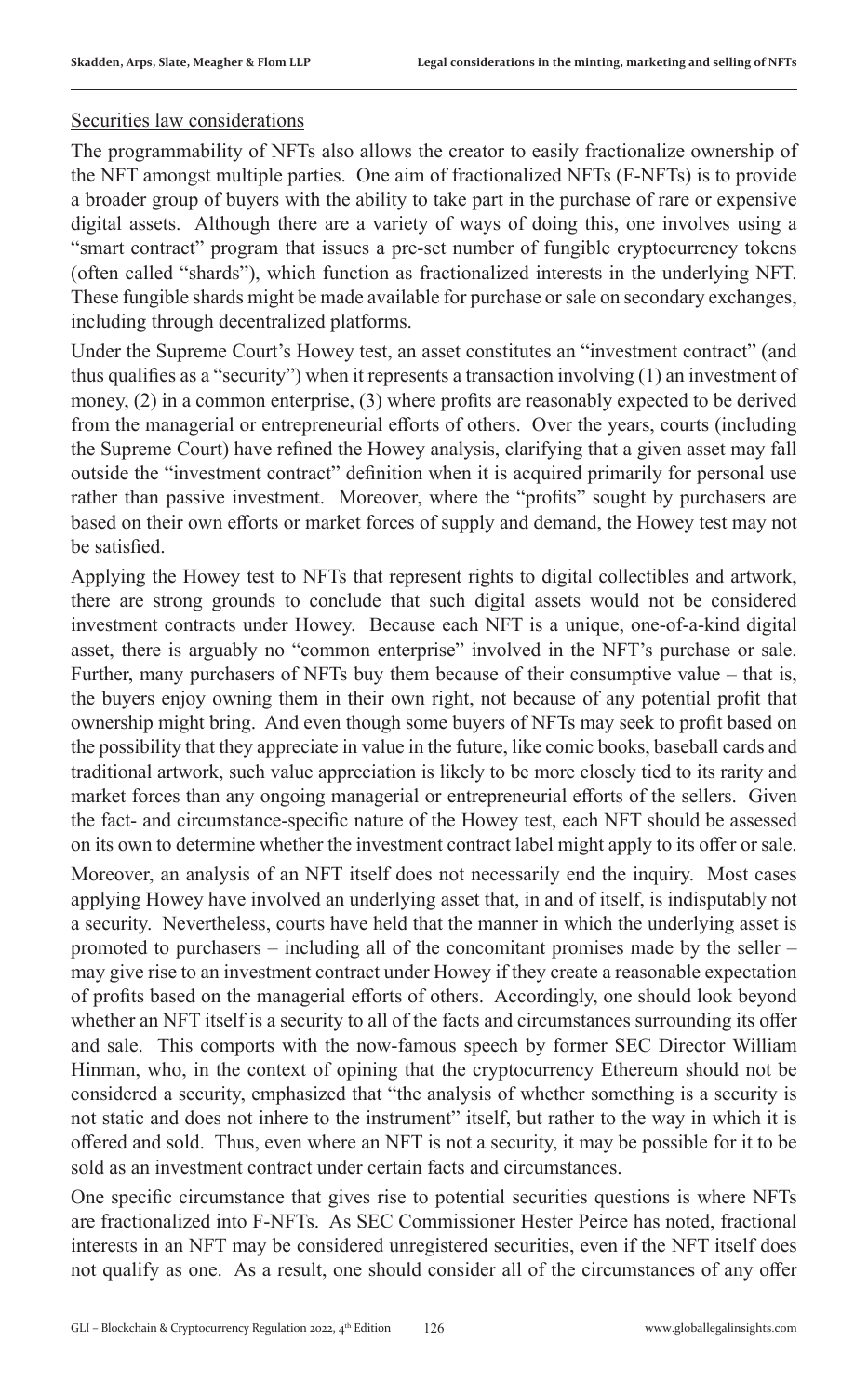or sale of F-NFTs to assess whether they could be considered an investment contract under Howey. This includes assessing the ways in which the F-NFTs are marketed to potential buyers, as well as the promoter's ongoing role with respect to the F-NFTs before and after they are sold.

For example, consideration should be given to the promoter's ongoing role, if any, with respect to the underlying NFT, including any control over future sales of the NFT for profit to benefit all holders of F-NFT shards. On the other hand, where the associated protocol allows F-NFT purchasers to control the NFT through consolidated ownership, and thus to independently determine how to use or sell the NFT to future buyers, this would cut against any argument that the purchasers are relying on the efforts of others to realize a profit. Additionally, where the marketing of the F-NFT places emphasis on the consumptive value of the NFTs or F-NFTs (as opposed to the potential for investment returns based on the promoter's ongoing efforts), there is less risk that they would be deemed investment contracts under Howey.

Ultimately, while NFTs themselves are not likely to be classified as securities, further securities-related questions may hinge on the specific facts and circumstances surrounding their creation, promotion and sale.

\* \* \*

#### **Endnotes**

- 1. As discussed further below, the digital work associated with an NFT is typically not stored on a blockchain.
- 2. Generally, DAOs are blockchain-based entities that operate based on a set of pre-defined rules or protocols governed by smart contracts. DAOs leverage blockchain technology to decentralize the organizational structure of a corporation by providing mechanisms to record interests in a transparent and decentralized manner and to permit certain processes to be automated, such as transferring assets or decision-making capabilities.
- 3. 17 U.S.C. § 106.
- 4. 17 U.S.C. § 101.
- 5. 17 U.S.C. § 203. The right of reversion works differently depending on whether the work was created before or after January 1, 1978 when the current Copyright Act went into effect.
- 6. *See*, *e.g.*, *Rooney v. Columbia Pictures Indus., Inc.*, 538 F. Supp. 211, 223 (S.D.N.Y.), aff'd, 714 F.2d 117 (2d Cir. 1982).
- 7. 17 U.S.C. § 106A.
- 8. *See*, *e.g.*, 15 U.S.C. § 1114.
- 9. *See*, *e.g.*, *id.* at § 1125.
- 10. The Filecoin protocol, which complements IPFS, seeks to address this situation by rewarding nodes on the network that maintain redundant copies of files.
- 11. 17 U.S.C. § 109(a).
- 12. *Quality King Distributors, Inc. v. L'anza Research Intern., Inc.*, 523 U.S. 135, 152 (1998).
- 13. *Capitol Records, LLC v. ReDigi Inc*. No. 16-2321 (2d Cir. Dec. 12, 2018).
- 14. 17 U.S.C. § 109; *Apple Inc. v. Psystar Corp.*, 658 F.3d 1150, 1155 (9<sup>th</sup> Cir. 2011).
- 15. "DC Comics Warns Freelancers Not to Participate in NFT Auctions Featuring the Company's IP," (Mar. 15, 2021) available at https://news.bitcoin.com/dc-comicswarns-freelancers-nft-auctions-featuring-companys-ip/.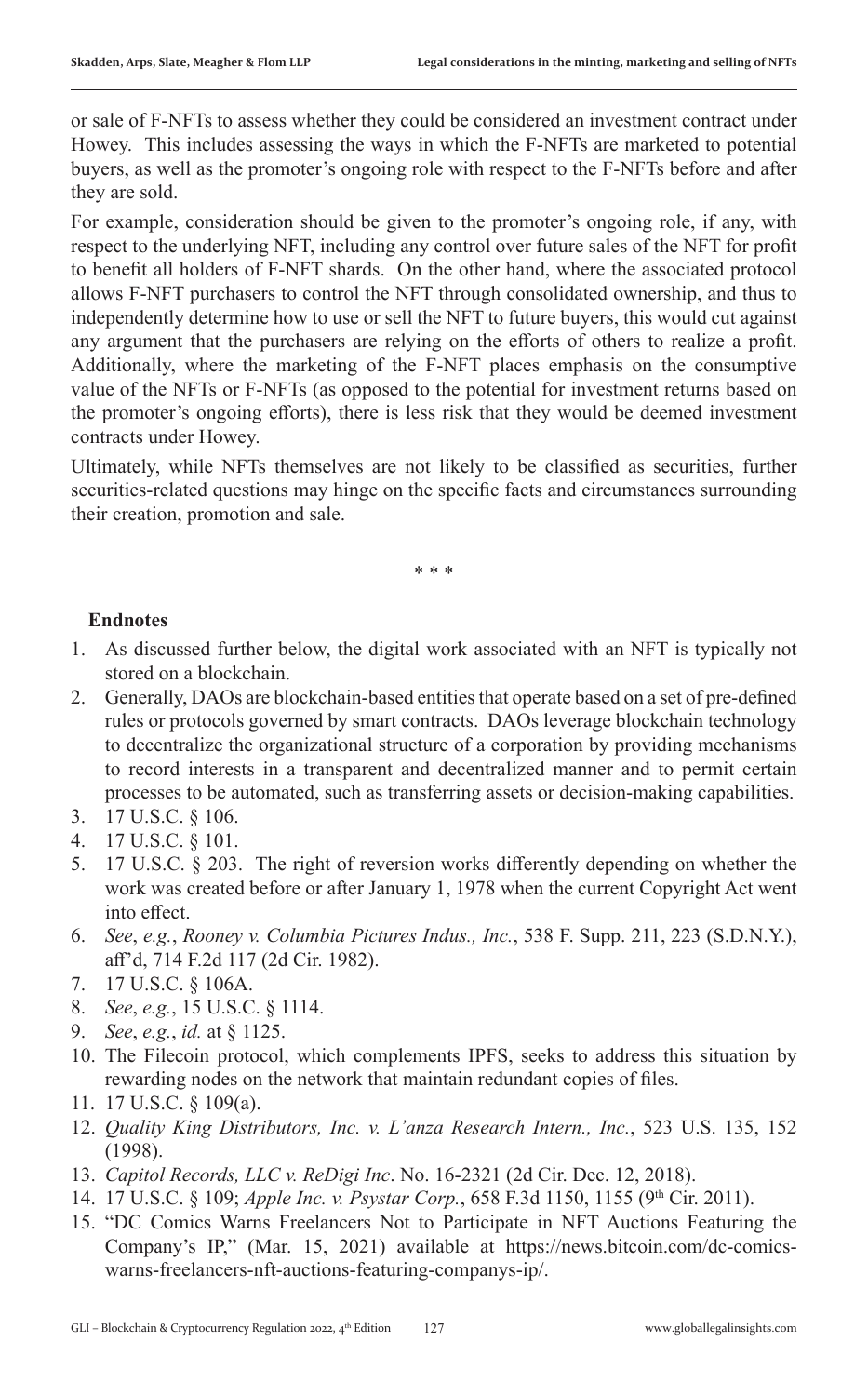- 16. Under Section 512 of the Copyright Act, "provider[s] of online services or network access, or the operator of facilities therefor" are themselves not liable for copyright infringement by third parties using their services where such services are providing "information location tools" (e.g., search functionality). Most NFT marketplaces offer DMCA take-down language to take advantage of this safe harbor.
- 17. 17 U.S.C. § 512(h).
- 18. *See*, *e.g.*, *A&M Records, Inc. v. Napster, Inc.*, 239 F.3d 1004, 1019 (9<sup>th</sup> Cir. 2001).
- 19. A plaintiff could analogize today's NFT marketplaces to those of the swap meet operator in *Fonovisa, Inc. v. Cherry Auction, Inc.*, 76 F.3d 259, 264 (9<sup>th</sup> Cir. 1996). According to the Ninth Circuit, the infringing activity (sales of counterfeits) could not have taken place without all the infrastructure offered by the swap meet provider.
- 20. *Perfect 10 v. Amazon.com, Inc.*, 508 F.3d 1146, 1171 (9<sup>th</sup> Cir. 2007).
- 21. FinCEN is the Treasury Department bureau responsible for administering and enforcing the Bank Secrecy Act (BSA) – the main AML legislative and regulatory framework applicable to U.S. financial institutions.
- 22. FATF, Public Consultation on FATF Draft Guidance on a Risk-Based Approach to Virtual Assets and Virtual Asset Service Providers (March 2021).
- 23. *See* our January 2021 client alert "US Enacts Historic Legislation To Strengthen Anti-Money Laundering and Counterterrorist Financing Legal Framework" for additional discussion of this legislation.

\* \* \*

#### **Acknowledgments**

The authors are grateful for the contributions of Skadden associates Mana Ghaemmaghami, MacKinzie Neal, Vartan Shadarevian, and Javier Urbina to this chapter, and Skadden summer intern Camille Brown.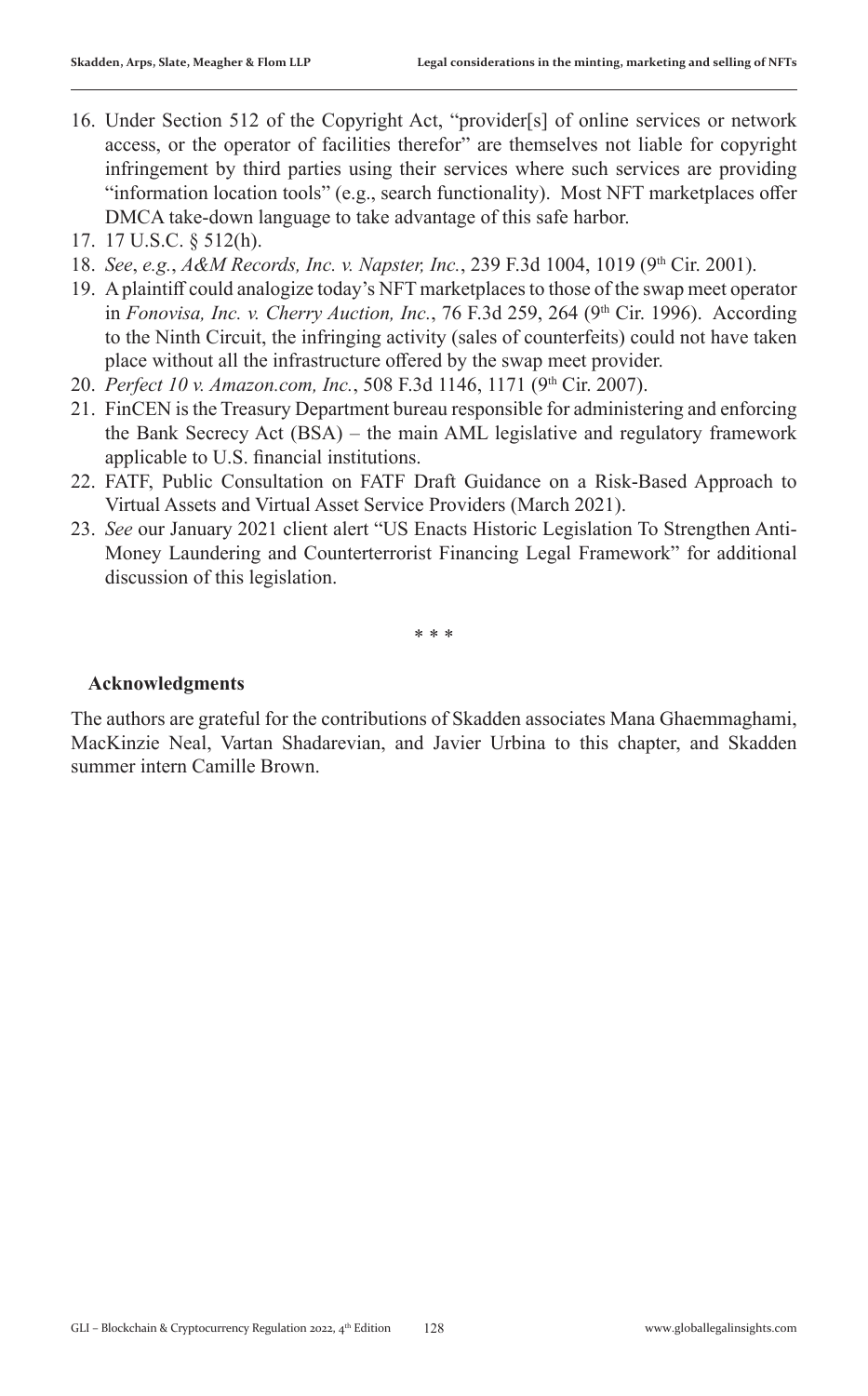

#### **Stuart Levi**

#### **Tel: +1 212 735 2750 / Email: stuart.levi@skadden.com**

Stuart D. Levi is co-head of Skadden's Intellectual Property and Technology Group, and he coordinates the firm's blockchain, outsourcing and privacy practices. Mr. Levi has a broad and diverse practice that includes blockchain and digital asset mattes, technology and intellectual property licensing, fintech matters, privacy and cybersecurity advice, outsourcing transactions, branding and distribution agreements, technology transfers, strategic alliances and joint ventures. Mr. Levi also counsels clients on intellectual property strategy and regulatory compliance. His background in computer science and the information technology industry allows Mr. Levi to understand the technology and business drivers underlying transactions and agreements in these areas.



#### **Eytan Fisch**

#### **Tel: +1 202 371 7314 / Email: eytan.fisch@skadden.com**

Eytan Fisch advises clients on regulatory and enforcement matters, with a focus on economic sanctions, anti-money laundering, fintech, blockchain and virtual currency matters. He has extensive experience representing global financial institutions and multinational companies on complex cross-border compliance and enforcement matters, including internal investigations, voluntary disclosures, and administrative and enforcement proceedings. Mr. Fisch's blockchain- and virtual currency-related representations include a developer of a stablecoin platform and virtual currency, a developer of a new blockchain platform and related virtual currency, a global bank in connection with its implementation of a distributed ledger platform and a developer of a decentralized virtual currency exchange. Mr. Fisch joined Skadden after nearly six years with the U.S. Department of the Treasury, where he held a variety of senior positions.



#### **Alex Drylewski**

#### **Tel: +1 212 735 2129 / Email: alexander.drylewski@skadden.com**

Alexander C. Drylewski's practice focuses on high-stakes complex commercial litigation around the world. He represents companies and individuals in highprofile commercial litigation involving emerging technologies, government investigations, securities class actions, trials and appeals.

Mr. Drylewski's representative matters include advising numerous clients in connection with blockchain/distributed ledger technologies and related litigation and regulatory issues, including with respect to digital tokens, stablecoins and decentralized finance projects; representing individuals and companies in numerous SEC investigations and enforcement actions relating to the offer and sale of digital assets; advising transportation network companies in connection with the ride-hail industry, including litigation challenging administrative rulemaking and regulations; and obtaining numerous dismissals of securities class actions and shareholder derivative lawsuits involving alleged violations of federal securities laws.

#### Skadden, Arps, Slate, Meagher & Flom LLP

One Manhattan West, New York, New York 10001, USA Tel: +1 212 735 3000 / URL: www.skadden.com